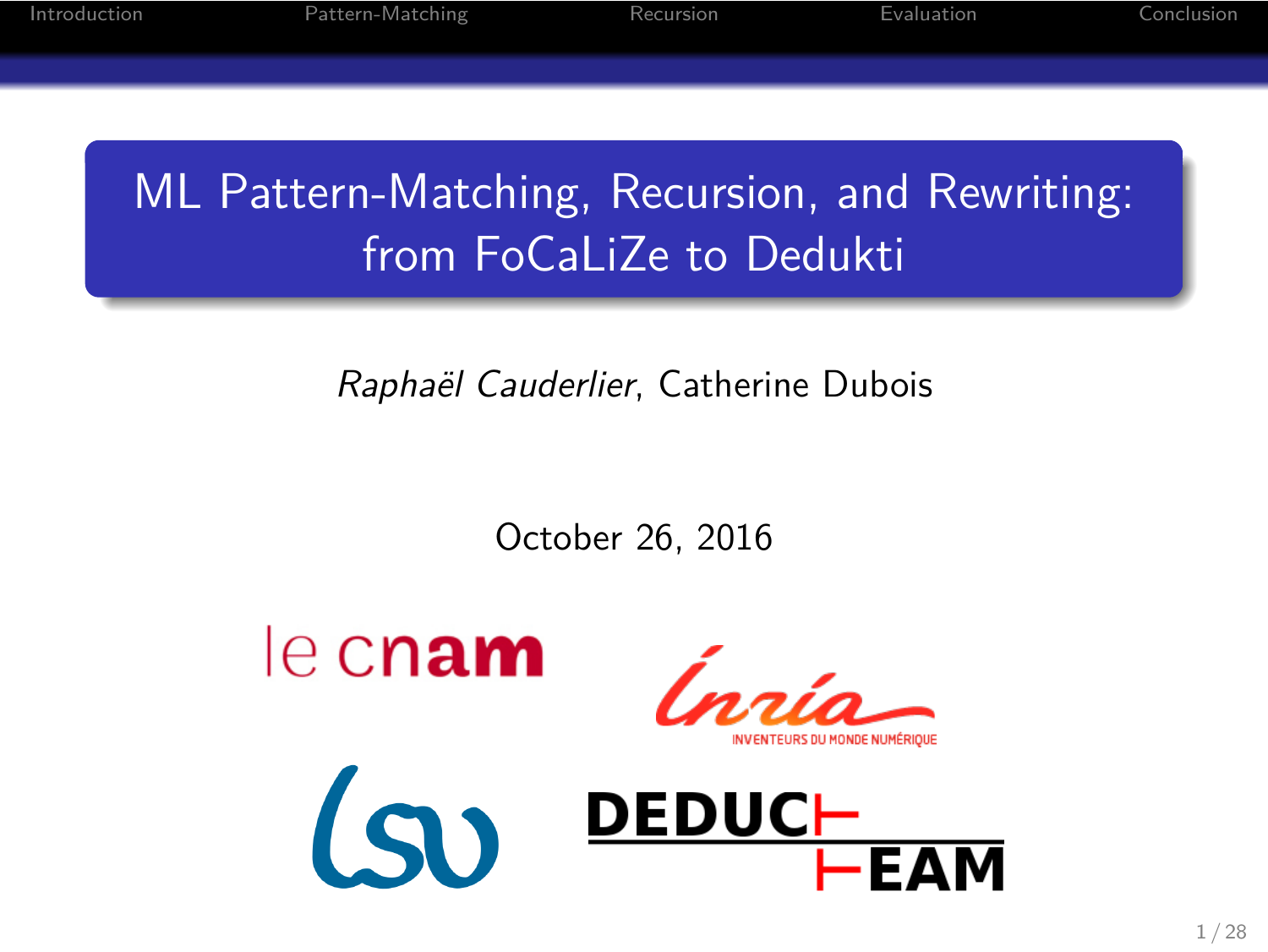#### Deduction Modulo

Introduction **Pattern-Matching** 

- Proof search technique in first-order logic
	- Implicit computation (rewriting)
	- Explicit reasoning
- Confluent terminating rewriting *⇒* decidable proof checking
- **•** Concise and efficient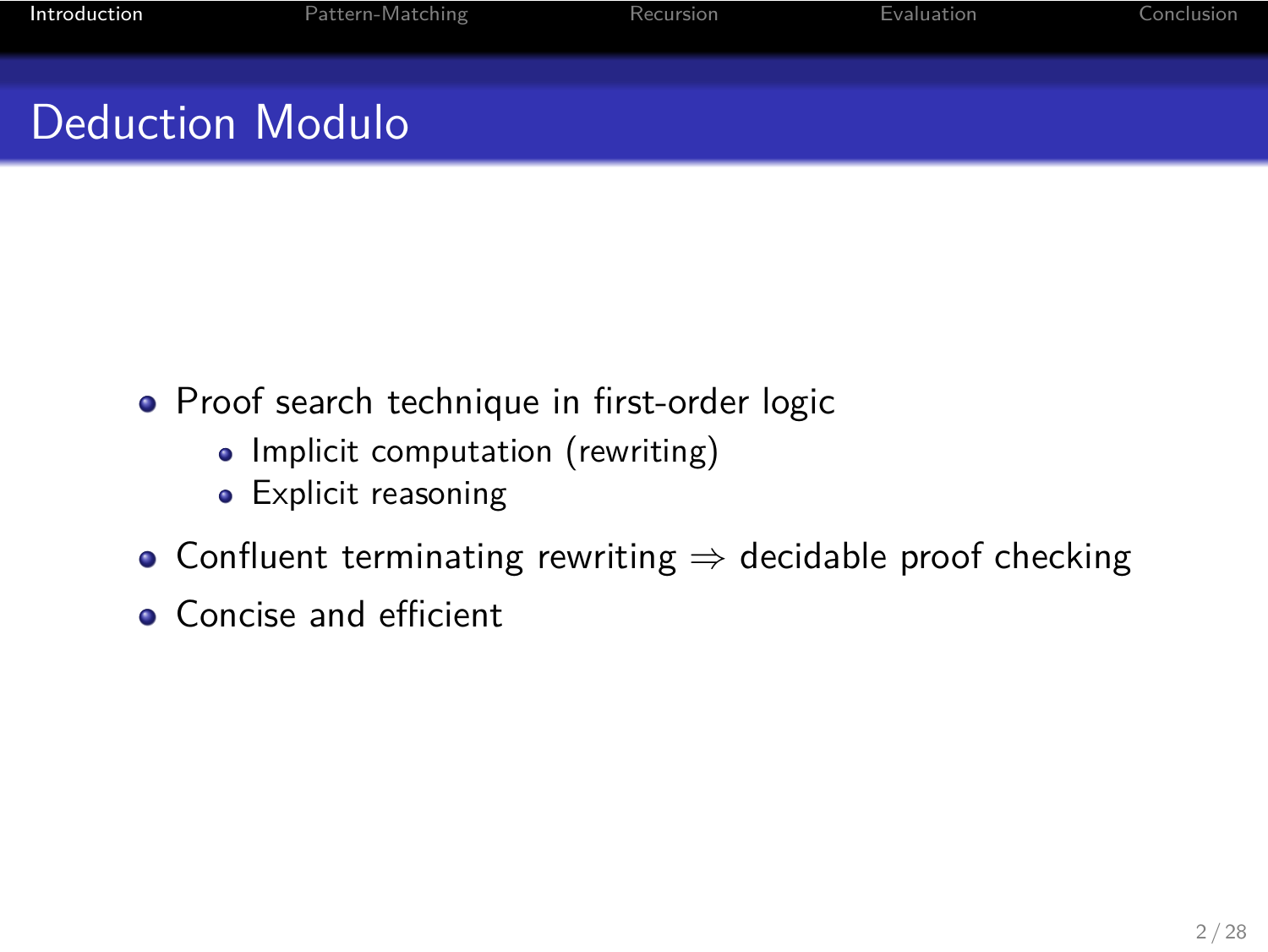## Example

 $x + 0$   $\rightarrow$  *x*<br> $0 + y$   $\rightarrow$  *y*  $0 + y$   $\rightarrow$  *y*<br> $S(x) + y$   $\rightarrow$   $S(x)$ <br> $x + S(y)$   $\rightarrow$   $S(x)$  $S(x) + y \hookrightarrow S(x + y)$  $x + S(y) \rightarrow S(x + y)$  $twice(0) \longrightarrow 0$  $twice(S(x)) \rightarrow S(S(twice(x)))$ 

$$
\vdash \mathsf{twice}(0) = 0 + 0
$$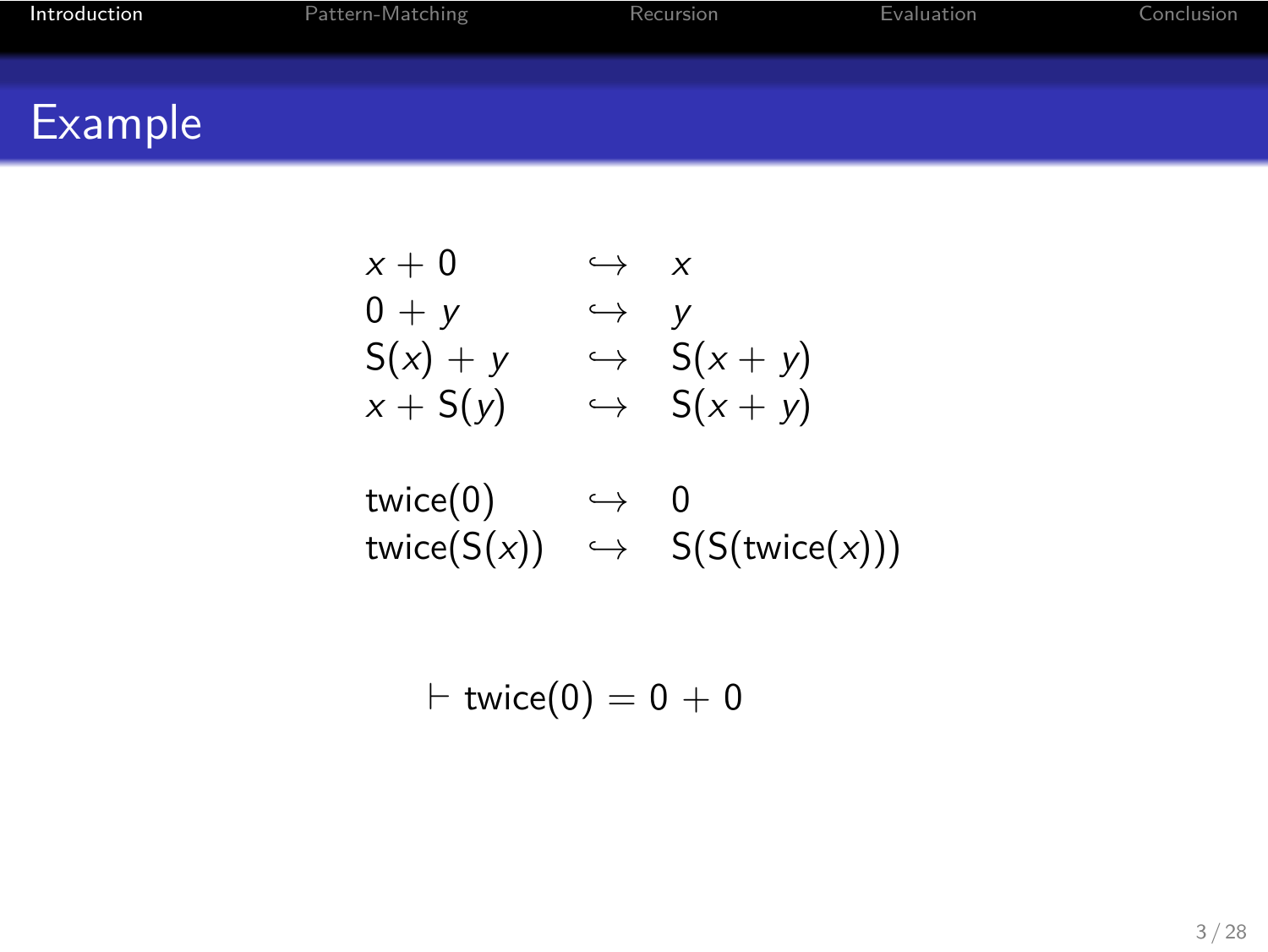# Example

$$
x + 0 \qquad \hookrightarrow \qquad x
$$
  
\n
$$
0 + y \qquad \hookrightarrow \qquad y
$$
  
\n
$$
S(x) + y \qquad \hookrightarrow \qquad S(x + y)
$$
  
\n
$$
x + S(y) \qquad \hookrightarrow \qquad S(x + y)
$$
  
\n
$$
twice(0) \qquad \hookrightarrow \qquad 0
$$
  
\n
$$
twice(S(x)) \qquad \hookrightarrow \qquad S(S(twice(x)))
$$
  
\n
$$
\overline{\qquad \qquad \vdots}
$$
  
\n
$$
\qquad \qquad \overline{\qquad \qquad }
$$
  
\n
$$
F \qquad 0 = 0
$$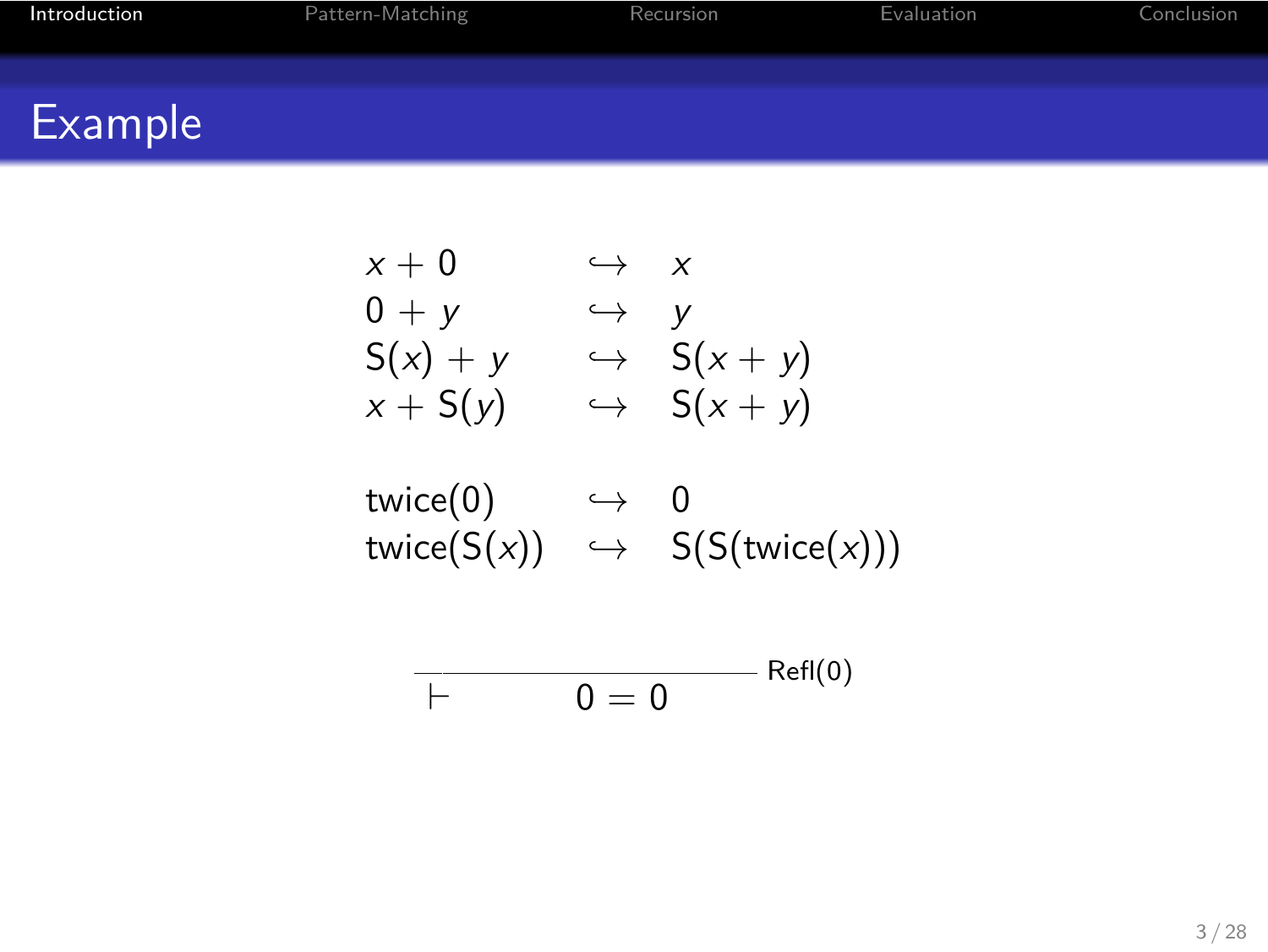## Example

$$
x + 0 \qquad \hookrightarrow \qquad x
$$
  
\n
$$
0 + y \qquad \hookrightarrow \qquad y
$$
  
\n
$$
S(x) + y \qquad \hookrightarrow \qquad S(x + y)
$$
  
\n
$$
x + S(y) \qquad \hookrightarrow \qquad S(x + y)
$$
  
\n
$$
twice(0) \qquad \hookrightarrow \qquad 0
$$
  
\n
$$
twice(S(x)) \qquad \hookrightarrow \qquad S(S(twice(x)))
$$

Introduction **Pattern-Matching** Recursion Evaluation Evaluation

 $twice(x) = x + x \vdash$   $twice(S(x)) = S(x) + S(x)$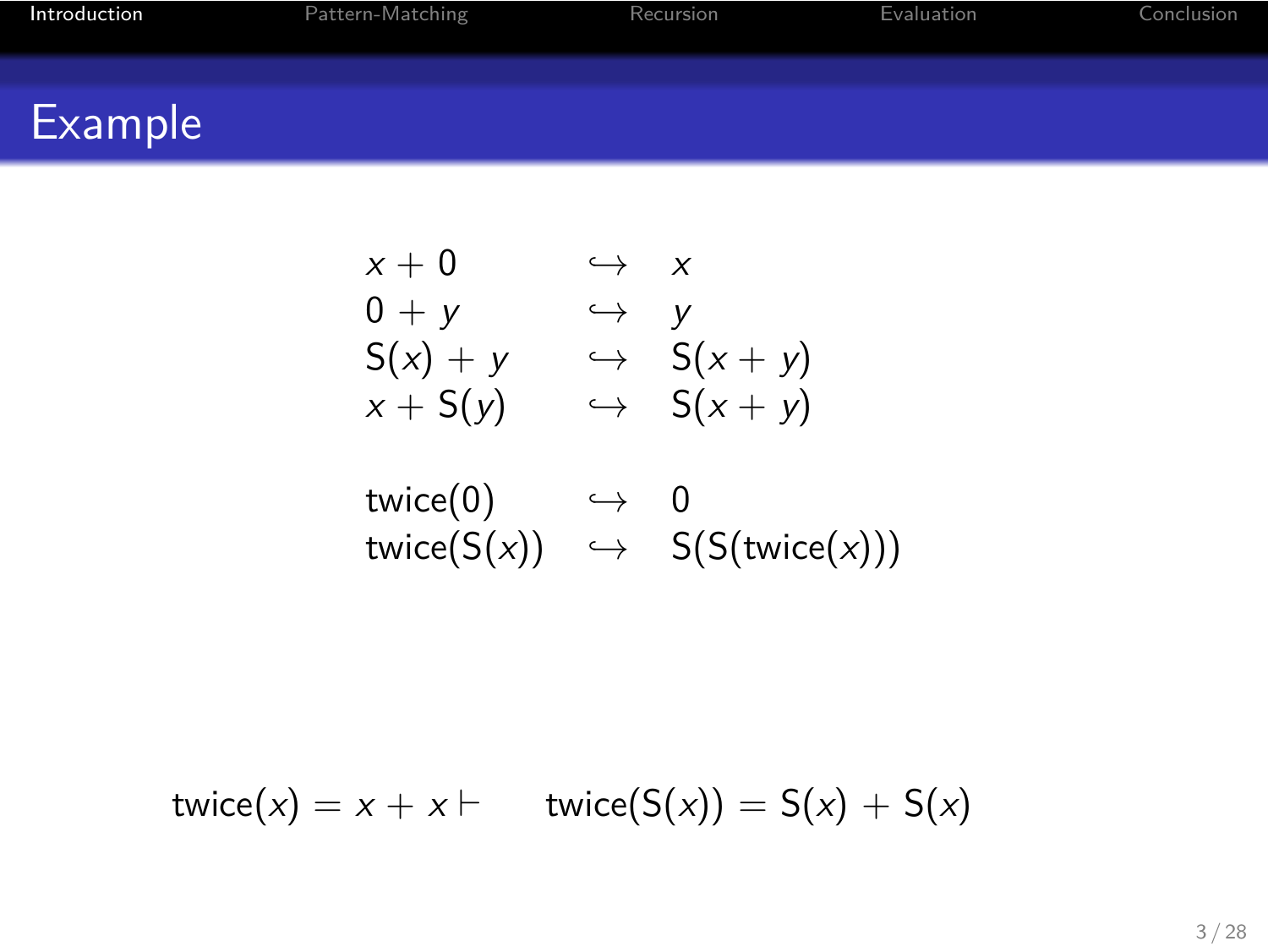$$
0 + y \qquad \rightarrow \qquad y
$$
  
\n
$$
S(x) + y \qquad \rightarrow \qquad S(x + y)
$$
  
\n
$$
x + S(y) \qquad \rightarrow \qquad S(x + y)
$$
  
\n
$$
twice(0) \qquad \rightarrow \qquad 0
$$
  
\n
$$
twice(S(x)) \qquad \rightarrow \qquad S(S(twice(x)))
$$

 $x + 0 \rightarrow x$ 

**Introduction Pattern-Matching Recursion** Recursion **Evaluation** Conclusion

#### Example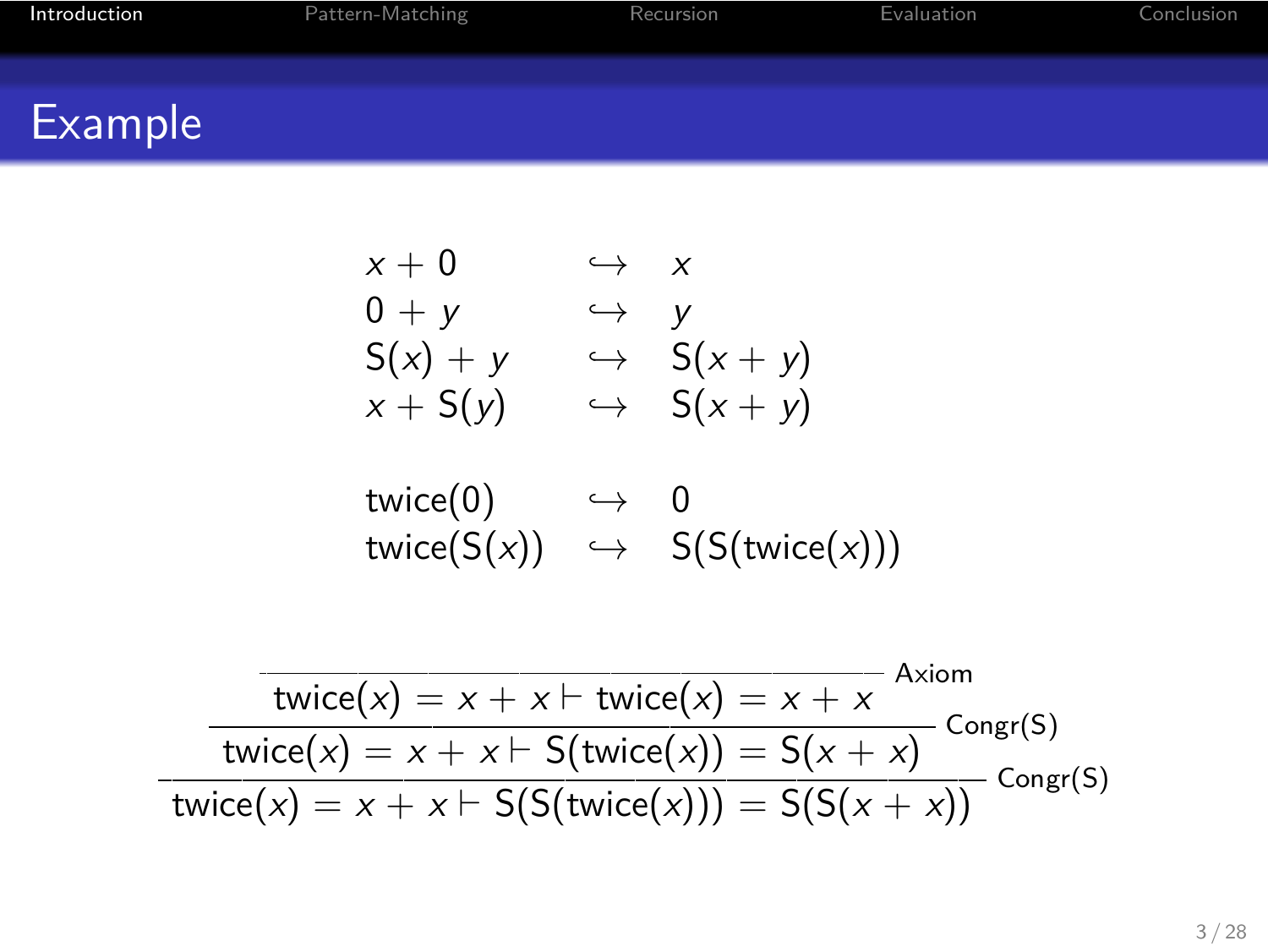## Zenon Modulo

Introduction Pattern-Matching

- Zenon: a theorem prover proving theorems
	- **•** First-order logic
	- Tableaux method
	- Coq proofs
- Zenon Modulo
	- $=$  Zenon
	- + Typing
	- + Deduction Modulo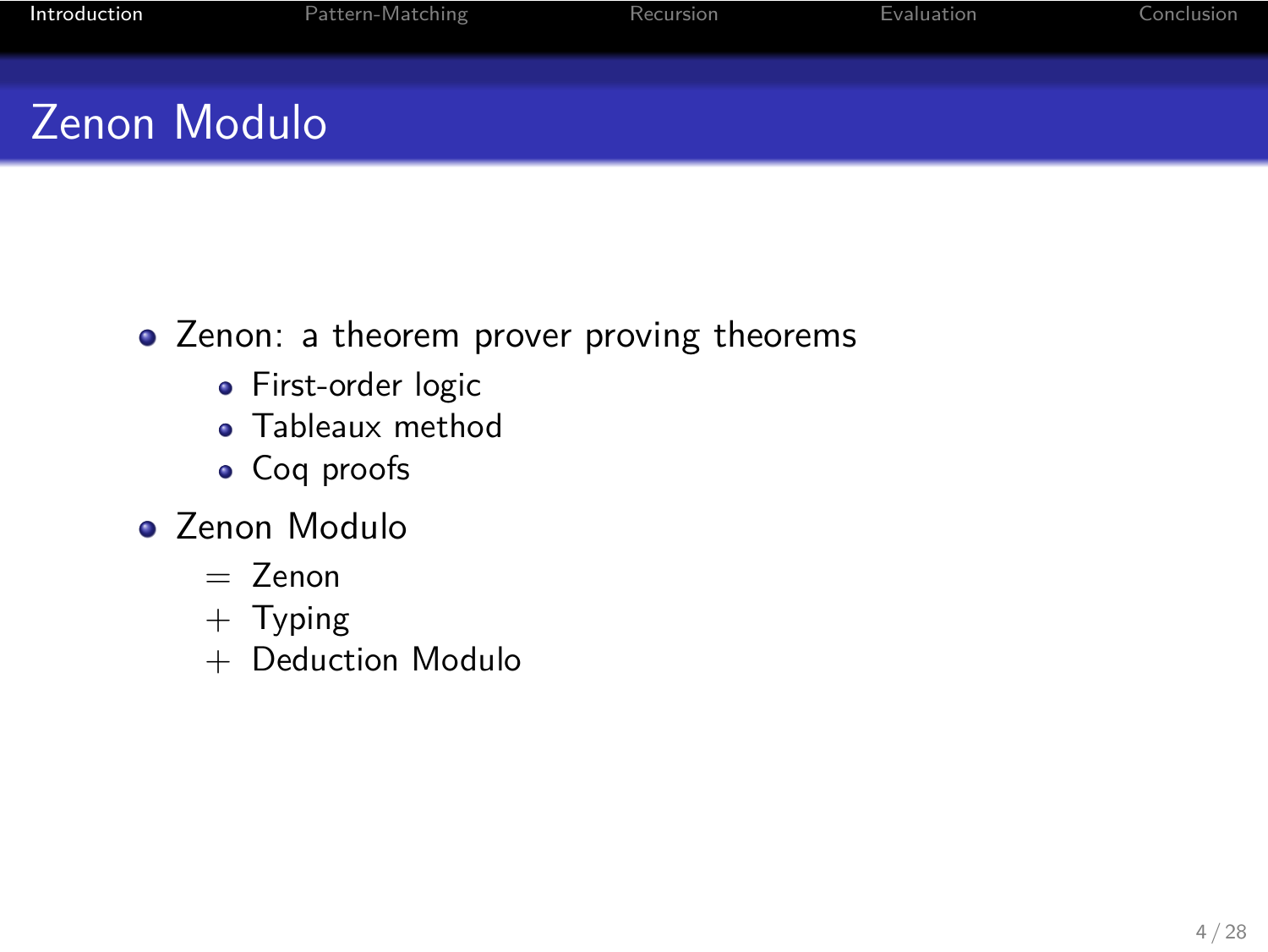#### Zenon Modulo

Introduction Pattern-Matching

- Zenon: a theorem prover proving theorems
	- **•** First-order logic
	- Tableaux method
	- Coq proofs
- Zenon Modulo
	- $=$  Zenon
	- + Typing
	- + Deduction Modulo
	- + Dedukti proofs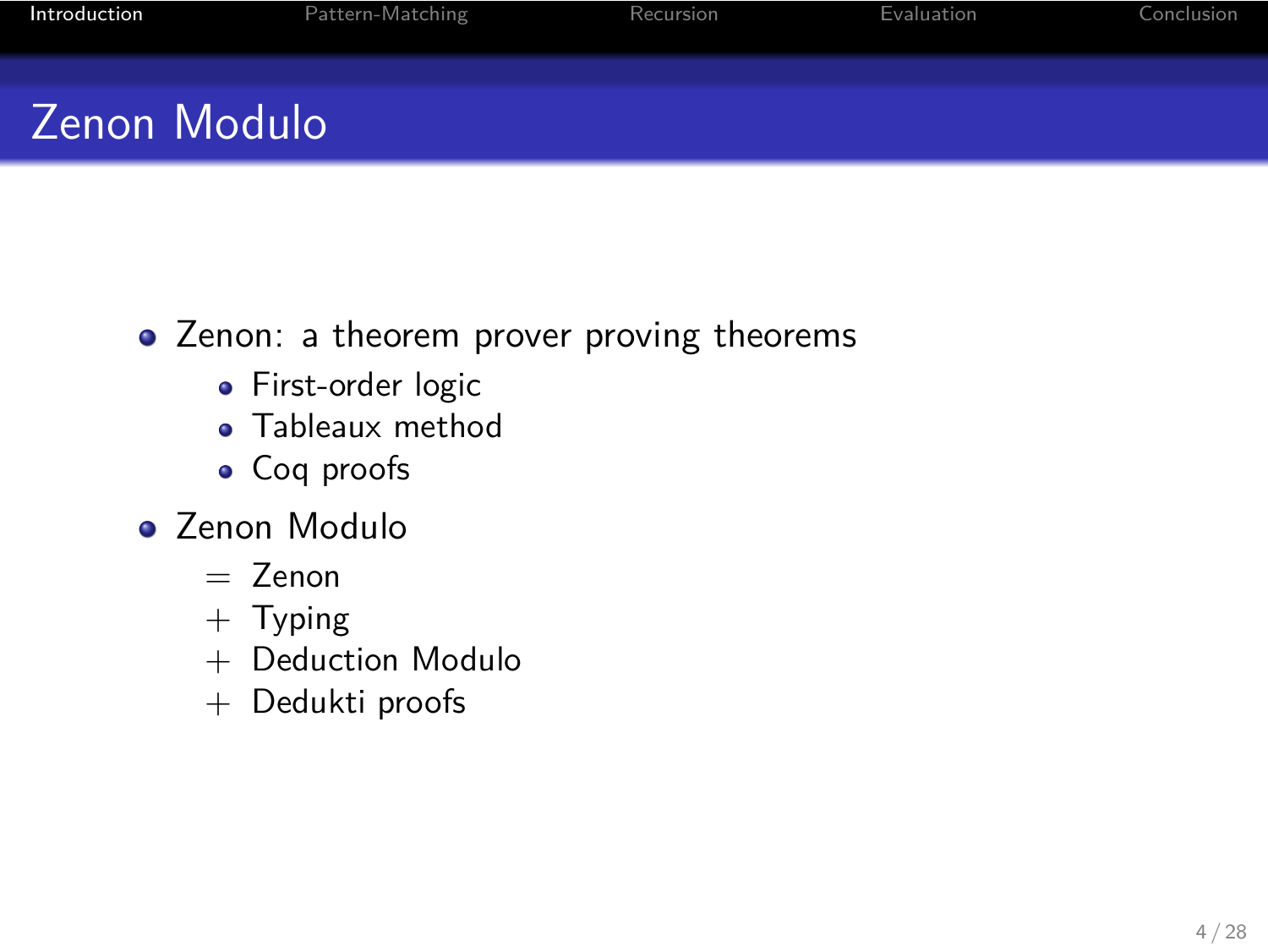#### Dedukti

- $\bullet$  Dependent types  $+$  rewriting
- A proof checker for Deduction modulo

- Logical Framework (HOL, Matita)
- Shallow translations (*ς*-calculus)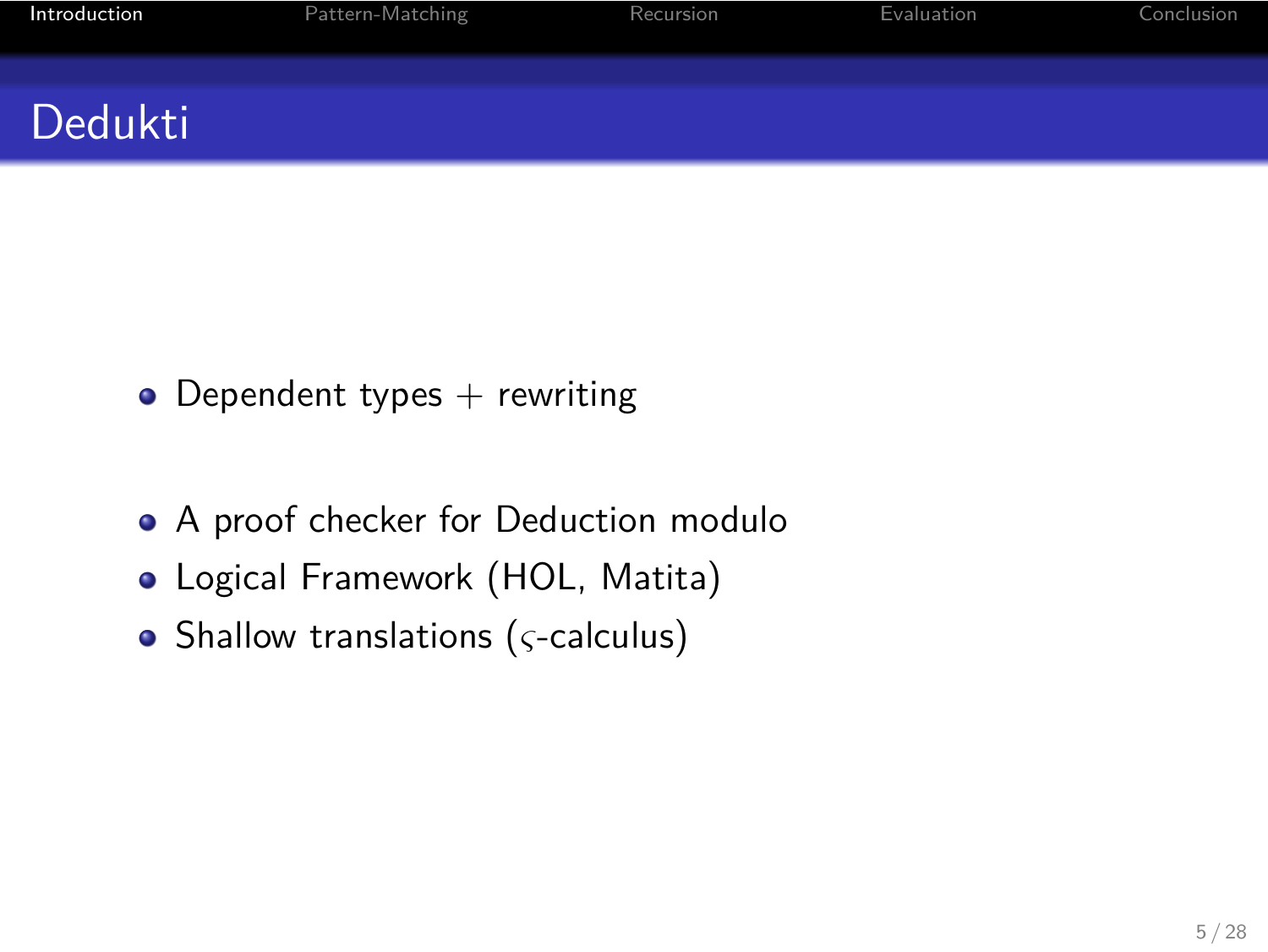#### FoCaLiZe, a Formal IDE

Introduction Pattern-Matching

Efficient and formally verified programs

- Functional programming (ML)
- **•** First-order specifications
- Automated proofs (Zenon)
- Modularity (inheritance and parameterization)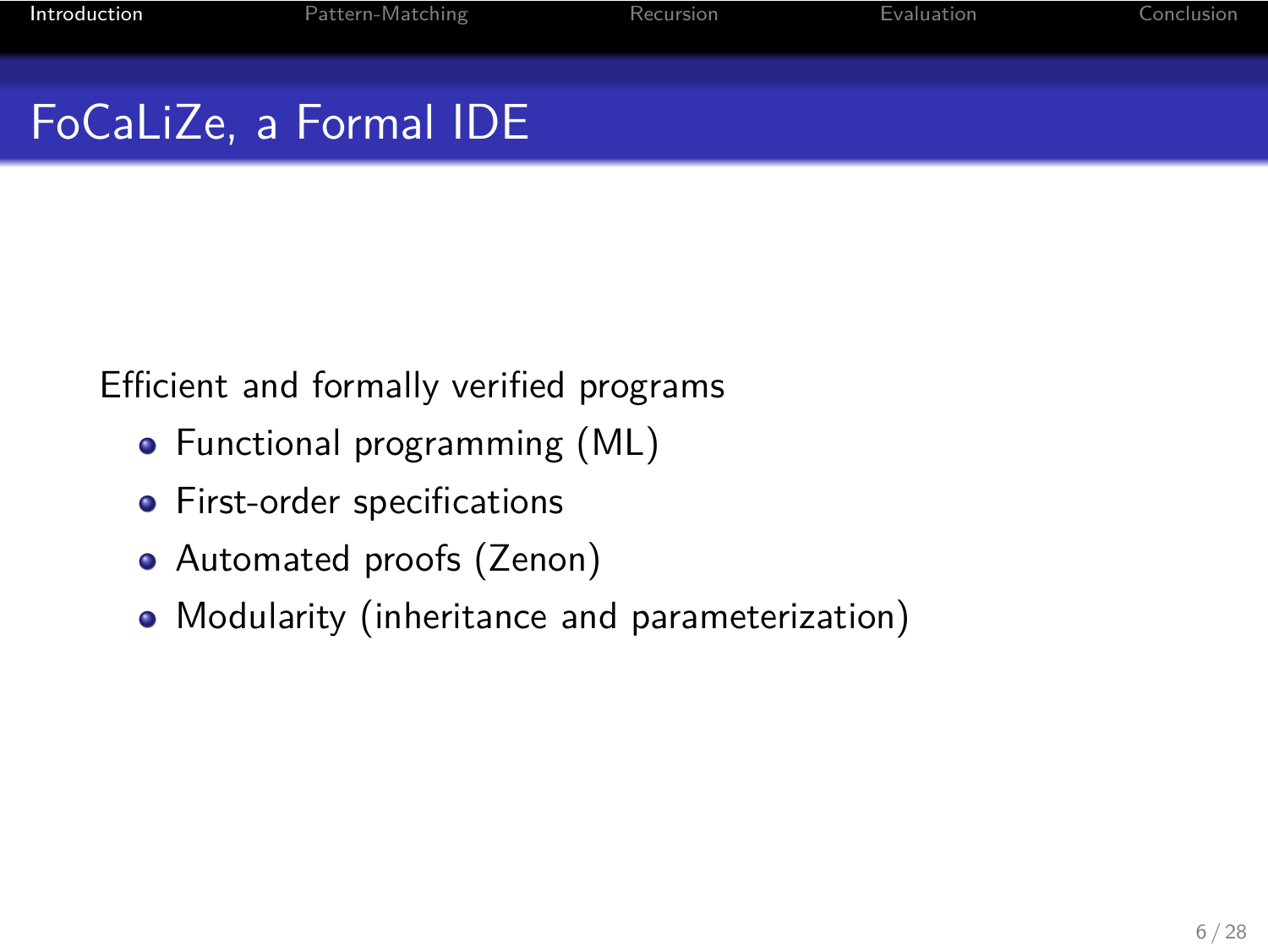## FoCaLiZe Compilation

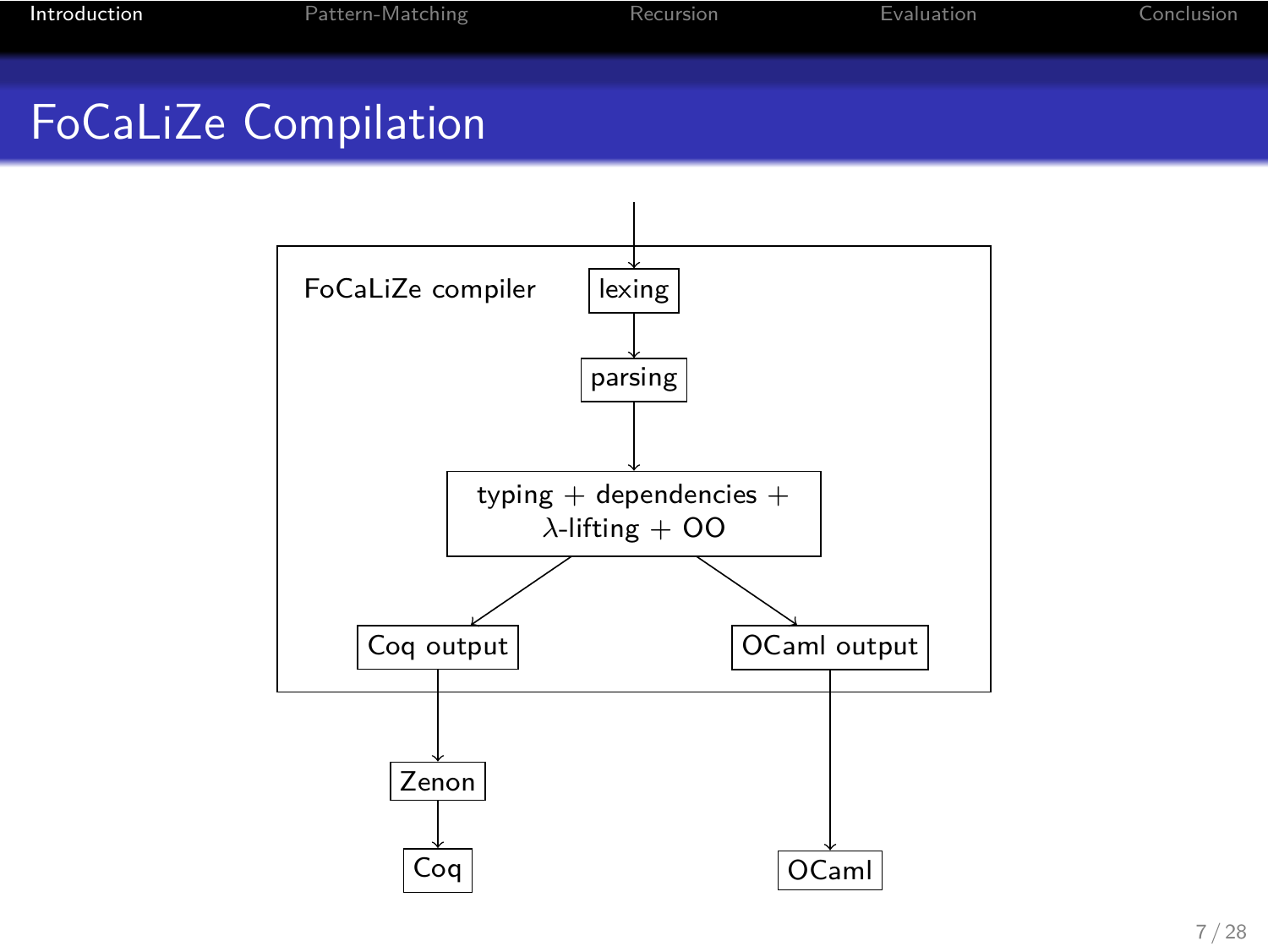## FoCaLiZe Compilation

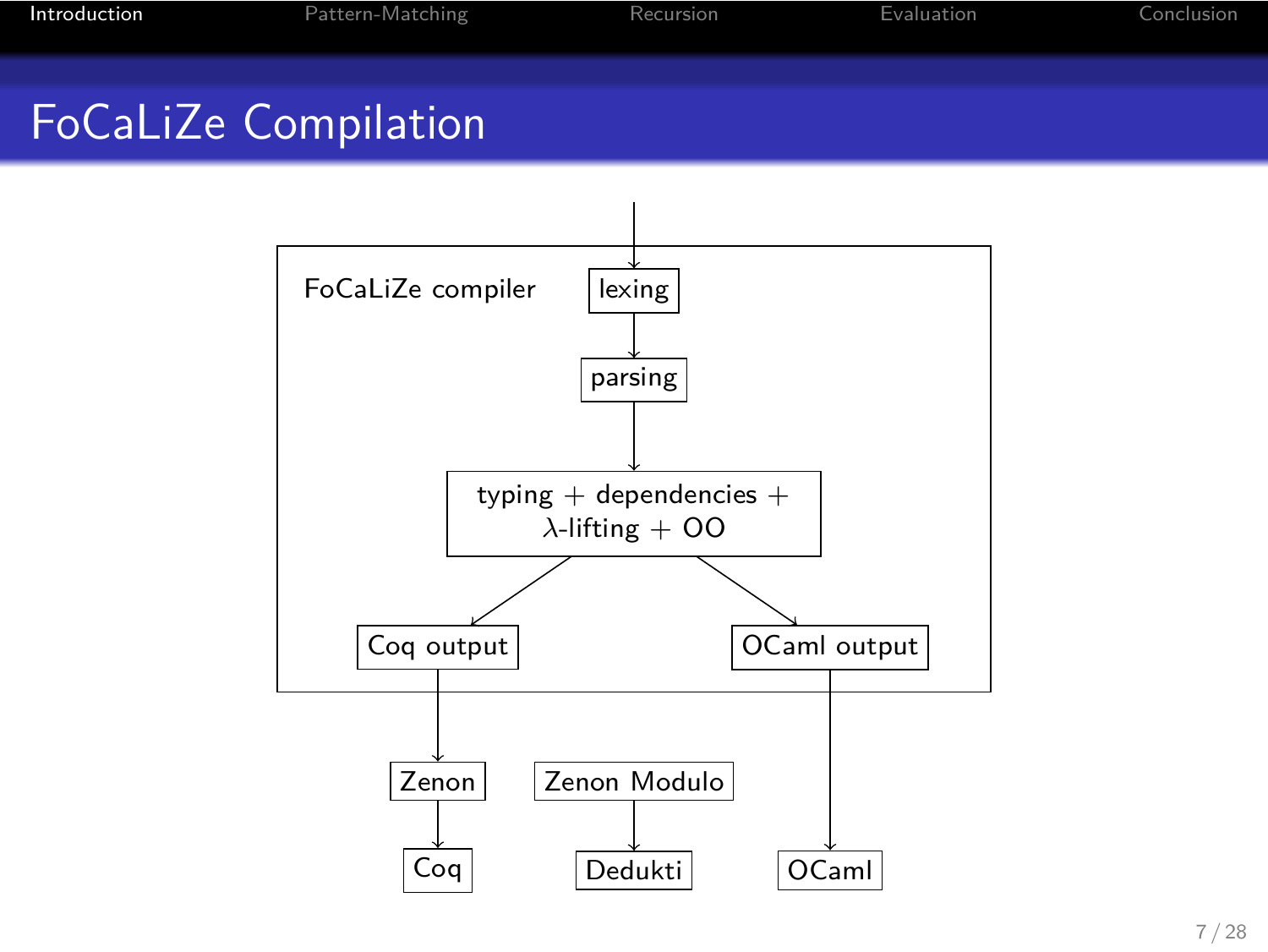## FoCaLiZe Compilation

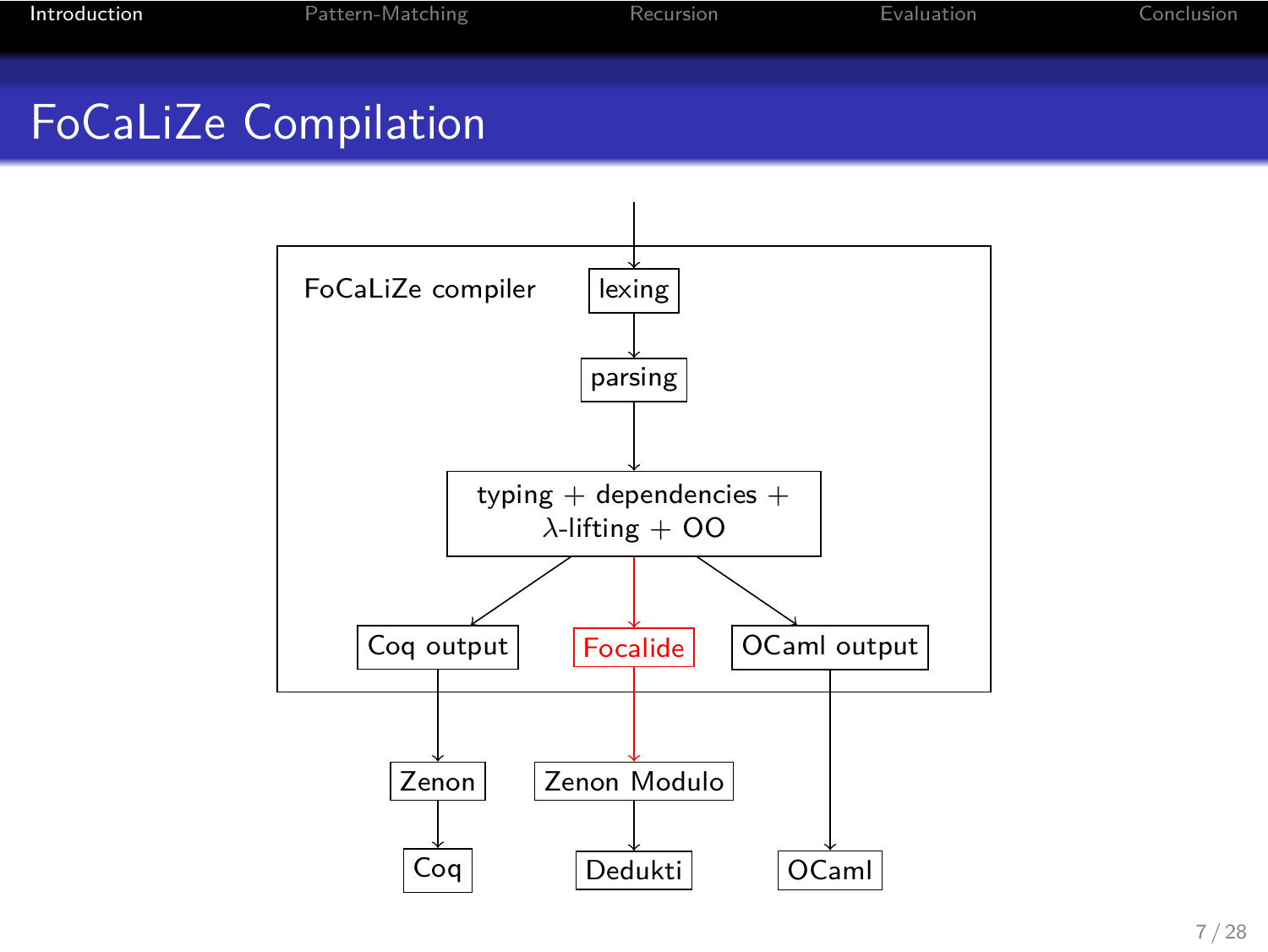## **Contribution**

- Focalide: FoCaLiZe in Dedukti
- Integration of Zenon Modulo in FoCaLiZe

Introduction **Pattern-Matching** Recursion Evaluation

Shallow translation of ML to Dedukti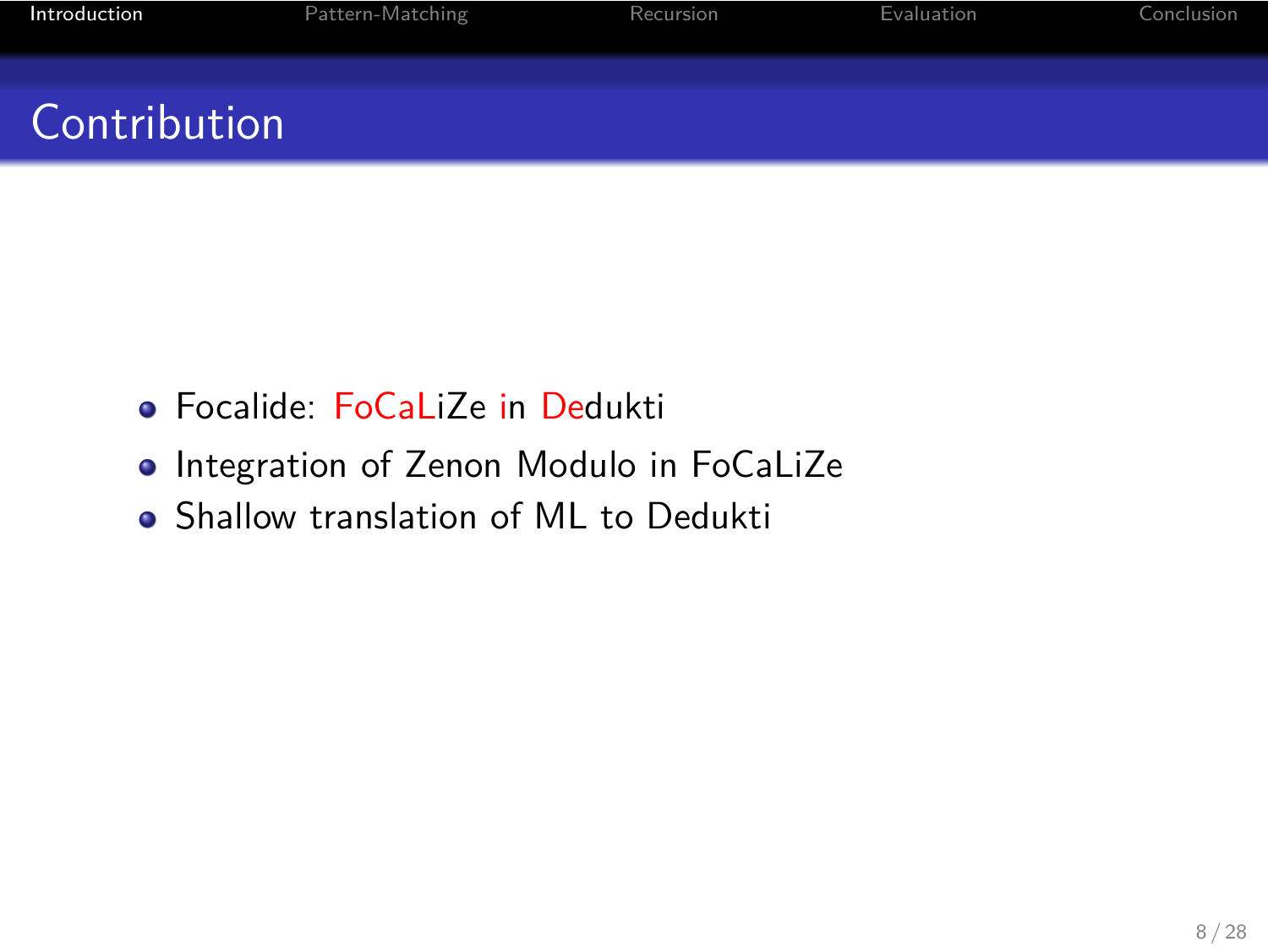## **Contribution**

- Focalide: FoCaLiZe in Dedukti
- Integration of Zenon Modulo in FoCaLiZe

- Shallow translation of ML to Dedukti
	- Pattern-matching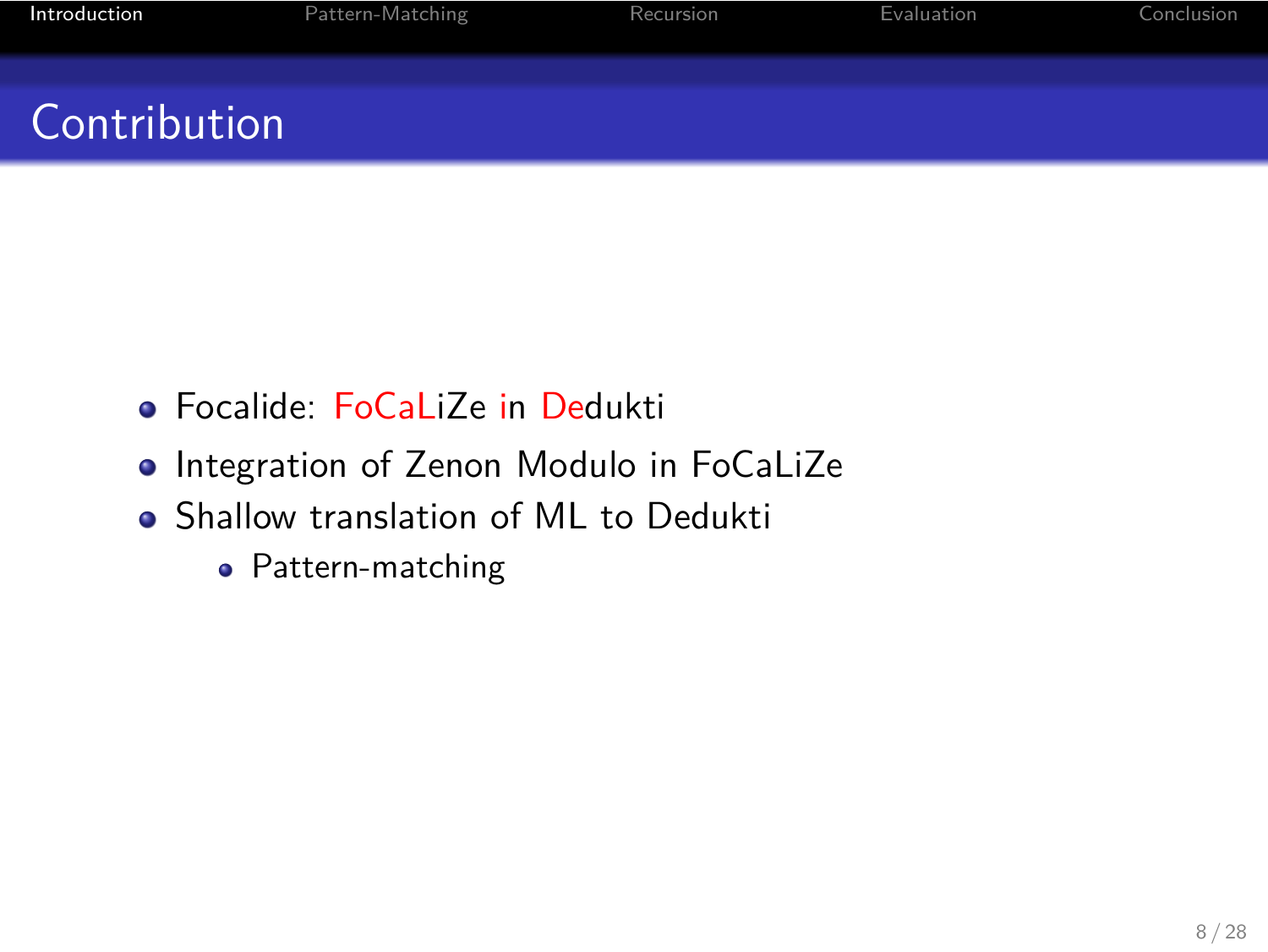## **Contribution**

- Focalide: FoCaLiZe in Dedukti
- Integration of Zenon Modulo in FoCaLiZe

- Shallow translation of ML to Dedukti
	- Pattern-matching
	- Recursion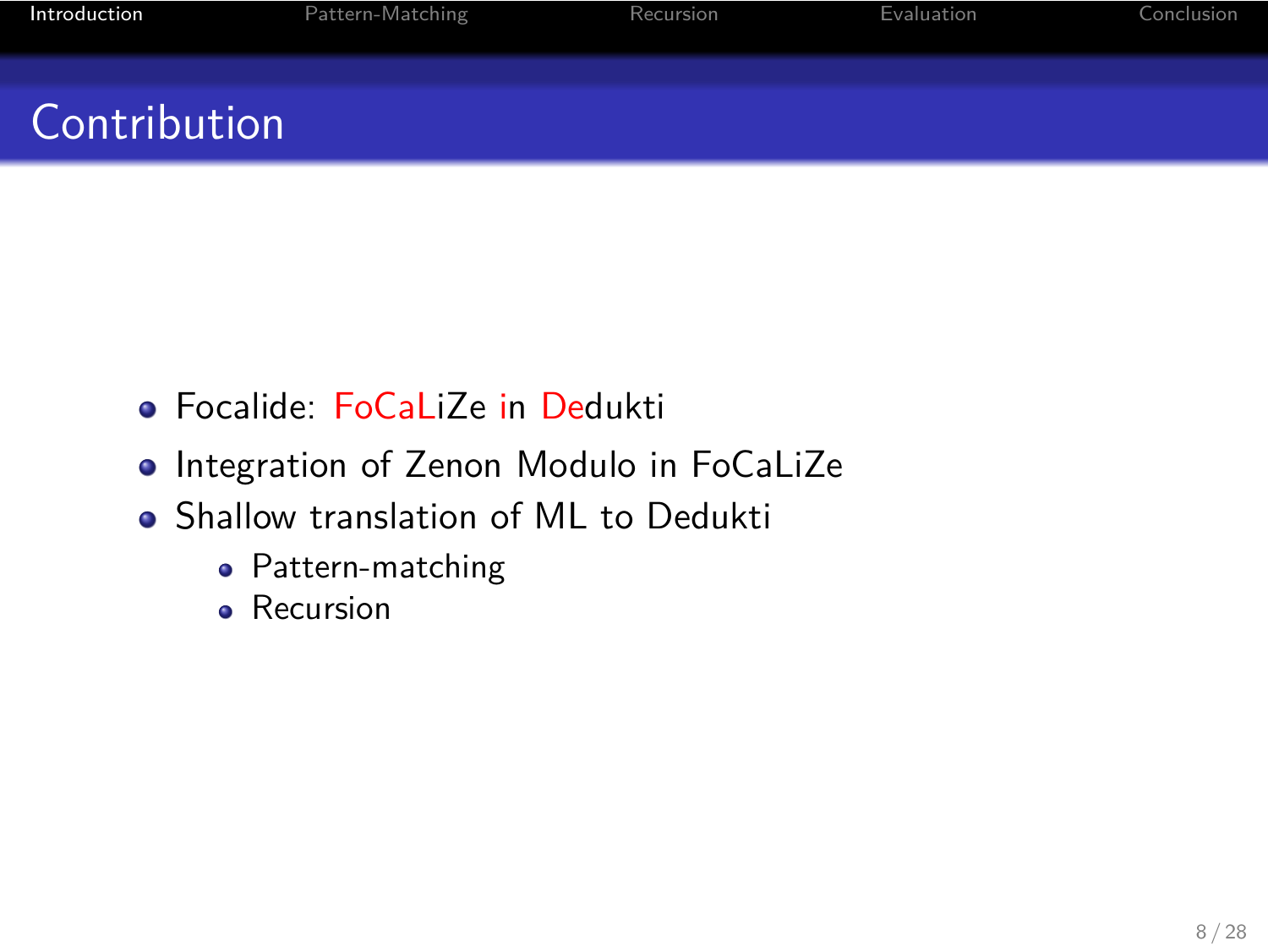## **Contents**



Pattern-Matching Recursion Evaluation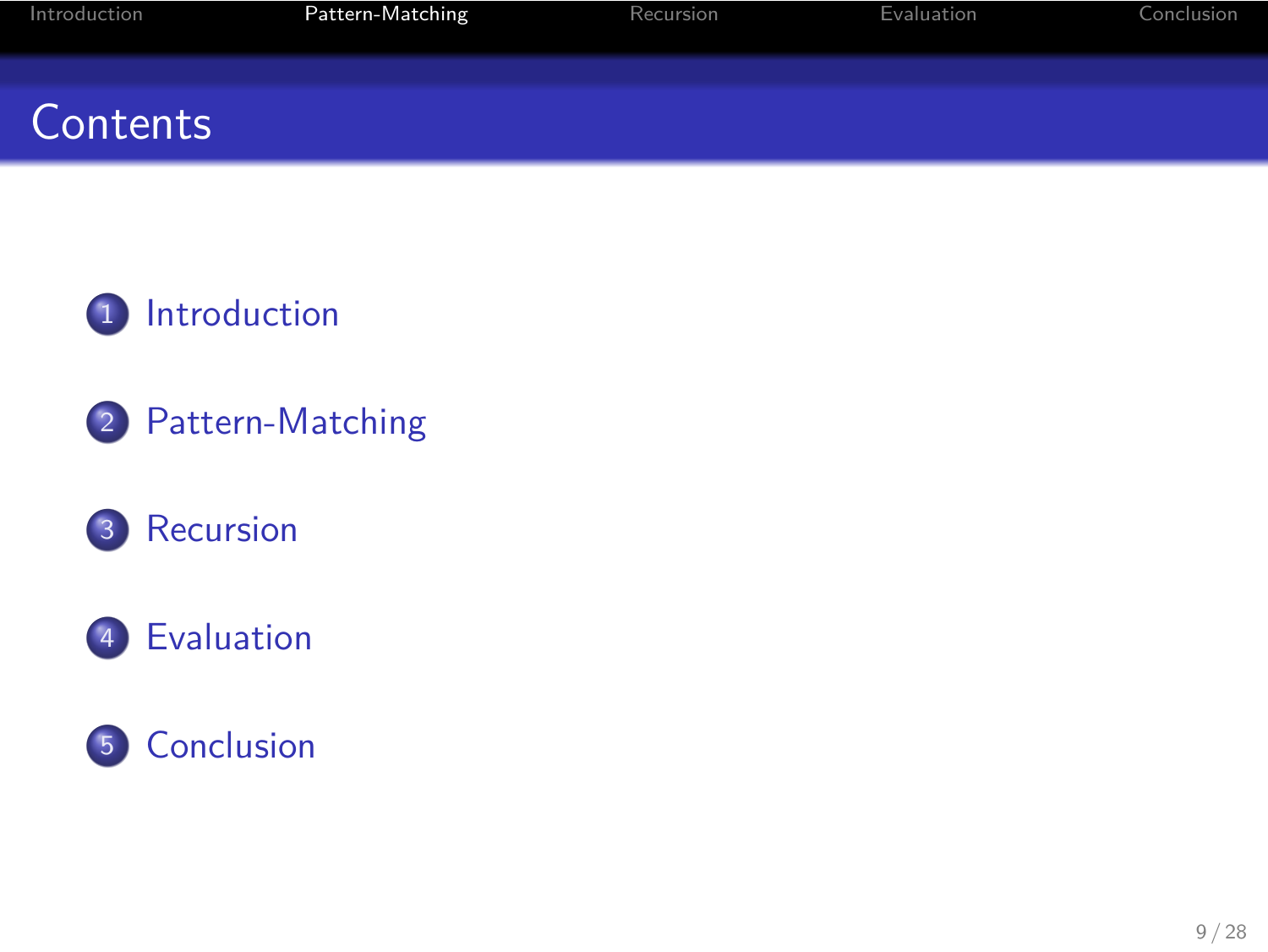## **Contents**



Internalism Pattern-Matching Recursion Evaluation Evaluation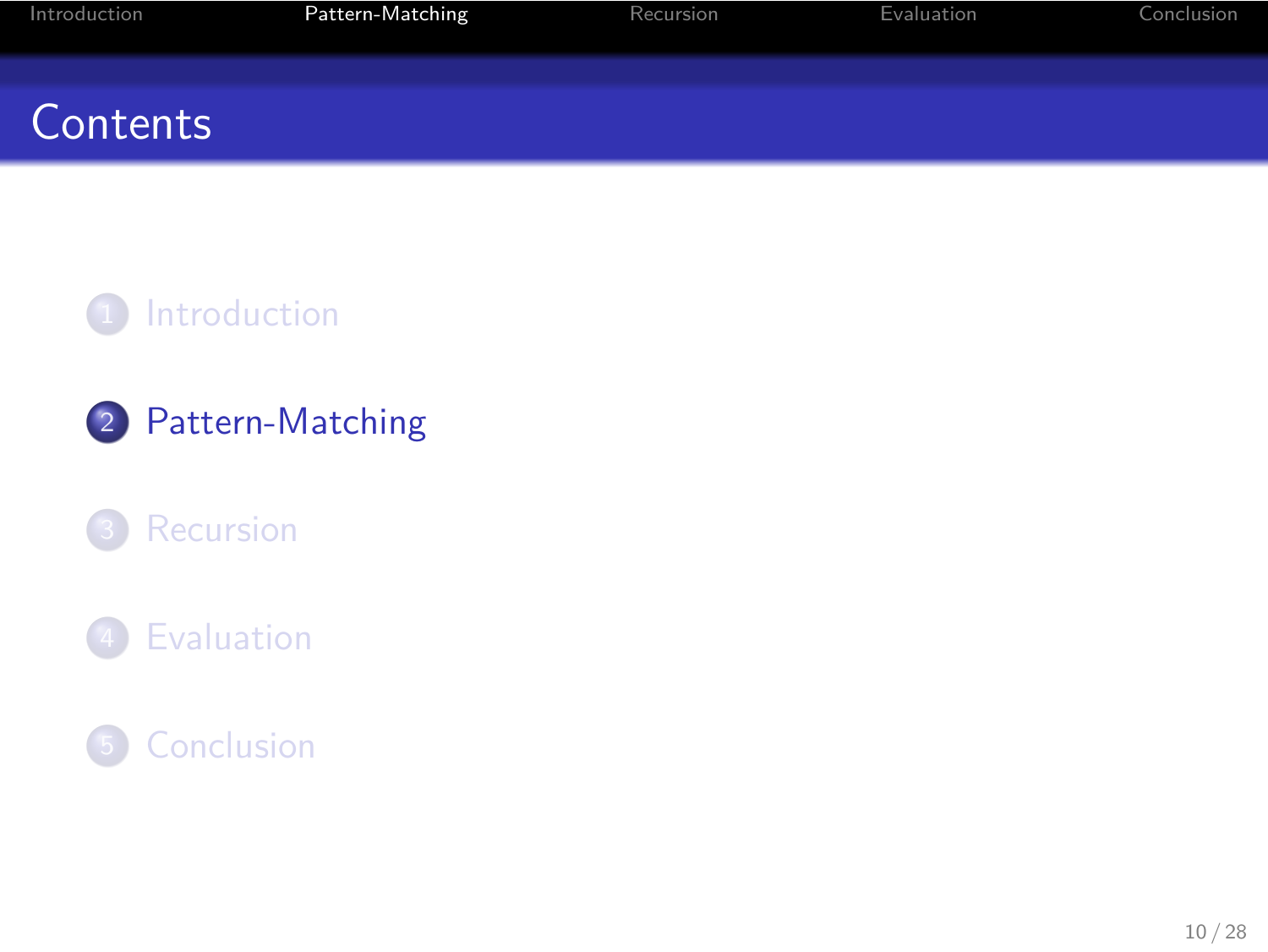```
let f x =match x with
  | 0 \rightarrow 0| n \rightarrow n-1;
```
Pattern-Matching Recursion Recursion Evaluation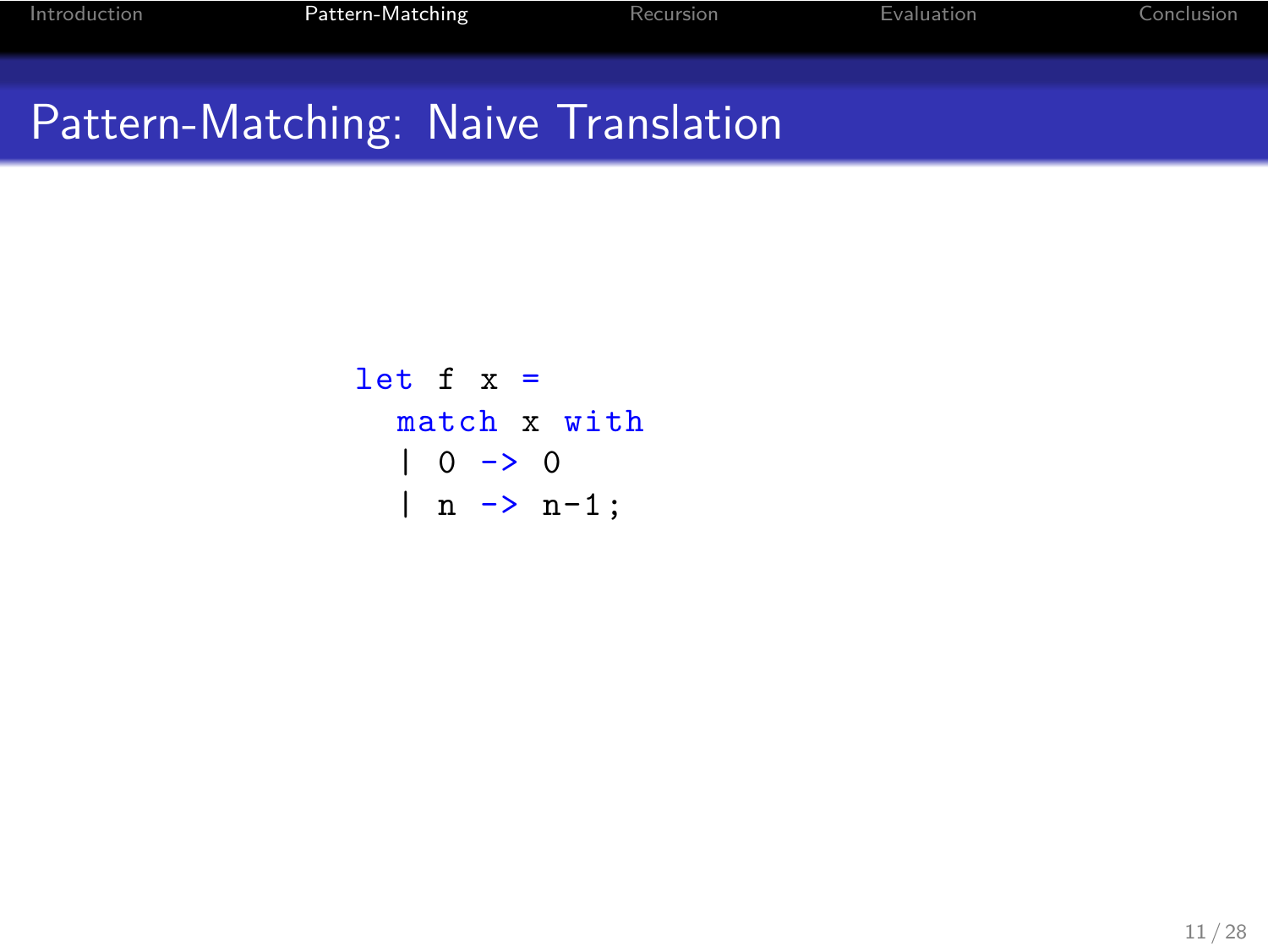| $let f x =$                                                                                                                                                                                                                              | f : $\mathbb{Z} \to \mathbb{Z}$ |
|------------------------------------------------------------------------------------------------------------------------------------------------------------------------------------------------------------------------------------------|---------------------------------|
|                                                                                                                                                                                                                                          |                                 |
|                                                                                                                                                                                                                                          |                                 |
| match x with<br>$\begin{array}{ c c c c c }\n\hline n \text{ a b b} & x & \text{with} & \text{if} \ 0 & \rightarrow 0 & \text{if} \ 0 & \rightarrow 0 & \text{if} \ n & \rightarrow n-1 & \text{if} \ n & \rightarrow n-1 & \end{array}$ |                                 |

Pattern-Matching Recursion Evaluation Conclusion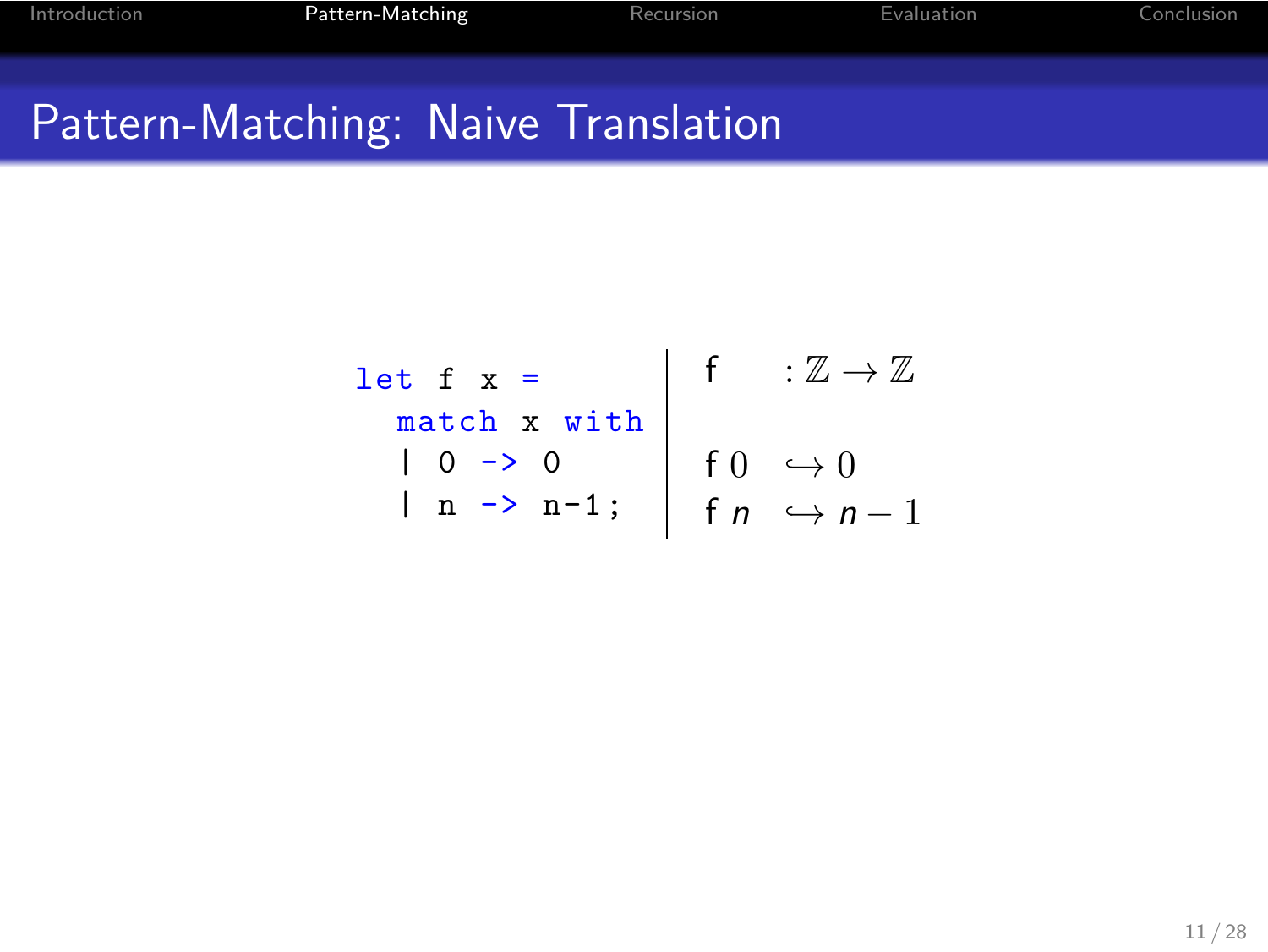$$
\begin{array}{c|cc}\n\text{let } f & x = \\
\text{match } x & \text{with} \\
0 & \text{> 0} \\
n & \text{n > n-1};\n\end{array}\n\quad\n\begin{array}{c|cc}\n\text{f} & : \mathbb{Z} \rightarrow \mathbb{Z} \\
f & \text{> 0} \\
f & \text{> n-1}\n\end{array}
$$

Pattern-Matching Recursion Recursion Evaluation Conclusion

Not confluent: f 0 reduces to both 0 and *−*1.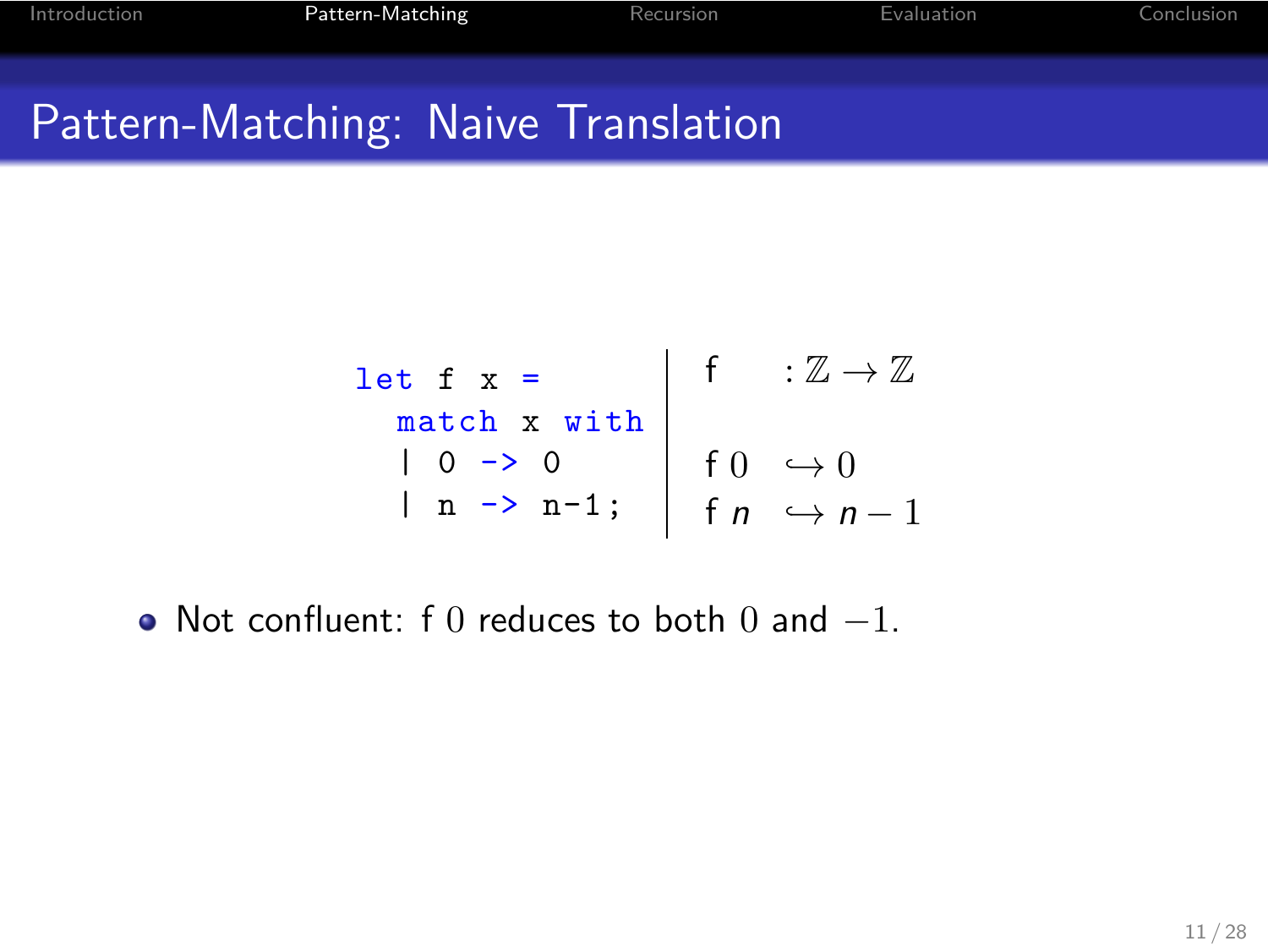$$
\begin{array}{c|cc}\n\text{let } f & x = \\
\text{match } x & \text{with} \\
0 & \text{> 0} \\
n & \text{> n-1};\n\end{array}\n\quad\n\begin{array}{c|cc}\n\text{f} & \text{:}\ \mathbb{Z} \rightarrow \mathbb{Z} \\
f & \text{> 0} \\
f & \text{> n-1}\n\end{array}
$$

Pattern-Matching Recursion Evaluation

- Not confluent: f 0 reduces to both 0 and *−*1.
- Inconsistency!: we can prove 0 = *−*1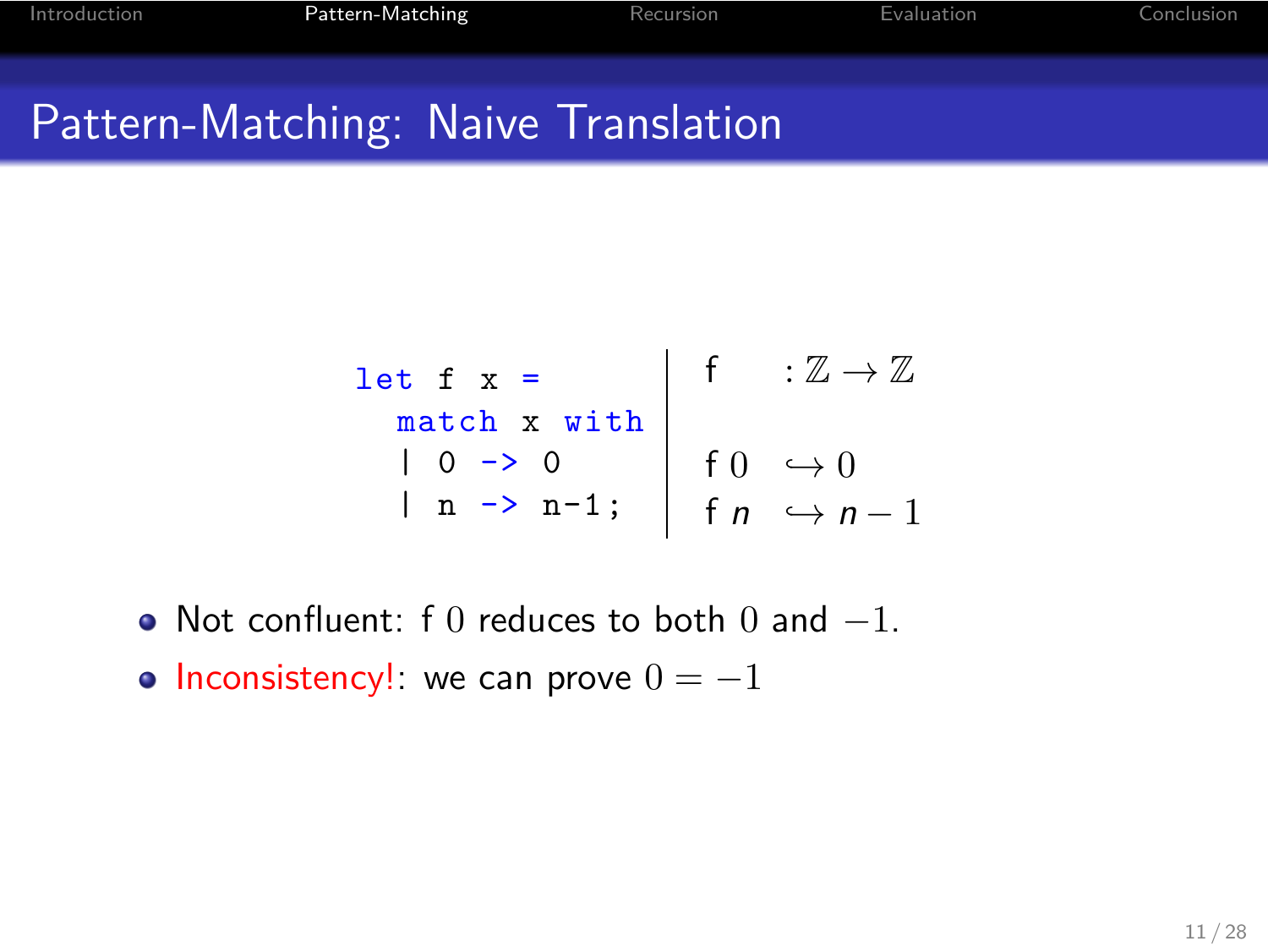# Pattern-Matching vs. Rewriting

|                                   | Pattern-Matching Rewriting |           |
|-----------------------------------|----------------------------|-----------|
| Conflict resolution   First match |                            | Confluent |
| Locality                          | $ $ Local                  | Toplevel  |

Pattern-Matching Recursion Evaluation Conclusion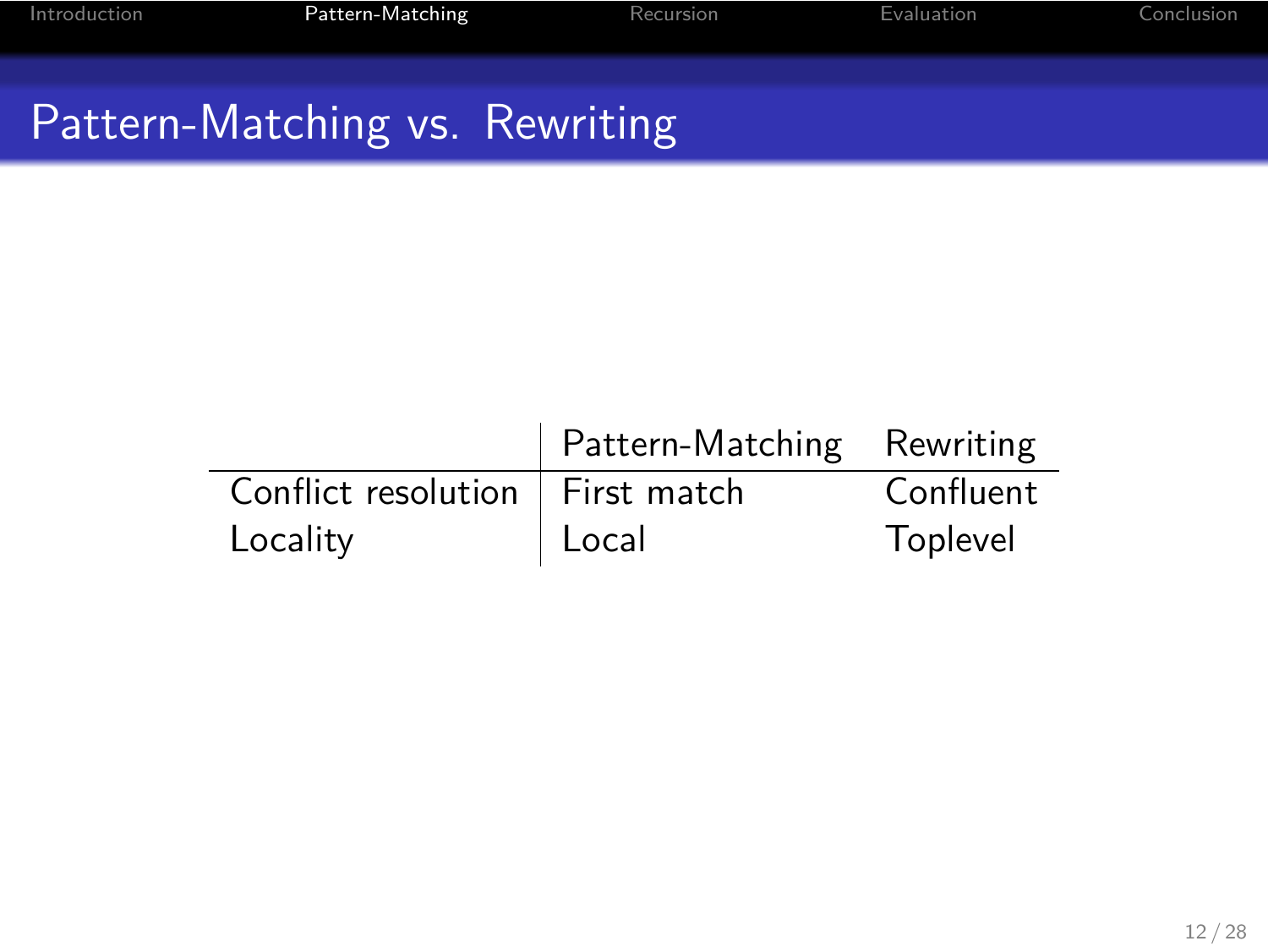## Pattern-Matching: Destructors

Destructor associated to the constructor *C*:

match a with  $| C(x1, x2, x3, x4) > b$  $|$   $\rightarrow$  c

Pattern-Matching Recursion Evaluation Evaluation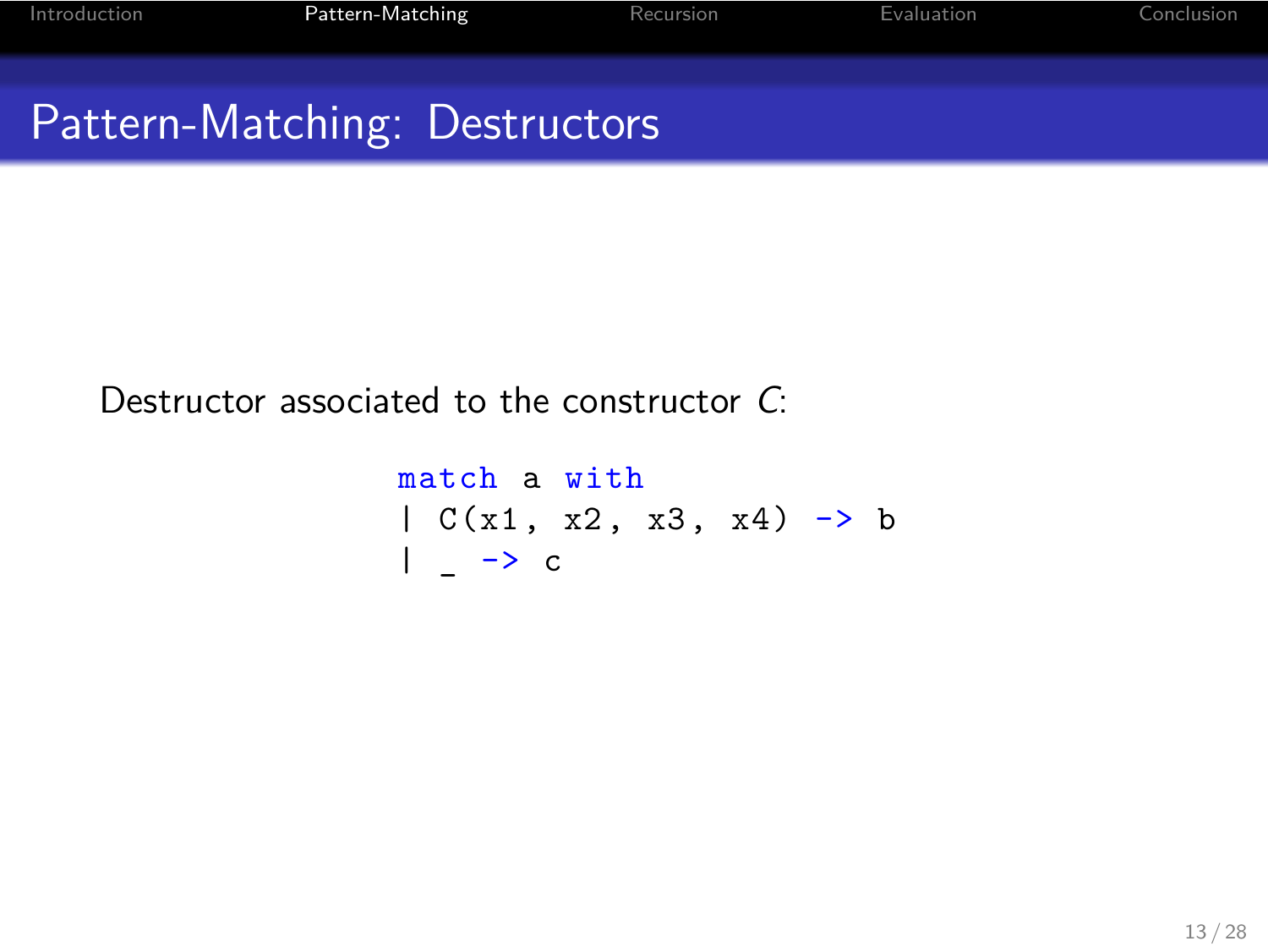## Pattern-Matching: Serialization

Pattern-Matching

```
match a with
| p1 \rightarrow t1
| p2 \rightarrow t2| p3 -> t3
                        \rightsquigarrowmatch a with
                               | p1 \rightarrow t1
                               | \_ ->
                                  (match a with
                                   | p2 -> t2
                                    |\quad \_ \_ \rightarrow(match a with
                                       | p3 \rightarrow t3
                                       | \rightarrow ERROR
                                       )
                                  \, \,
```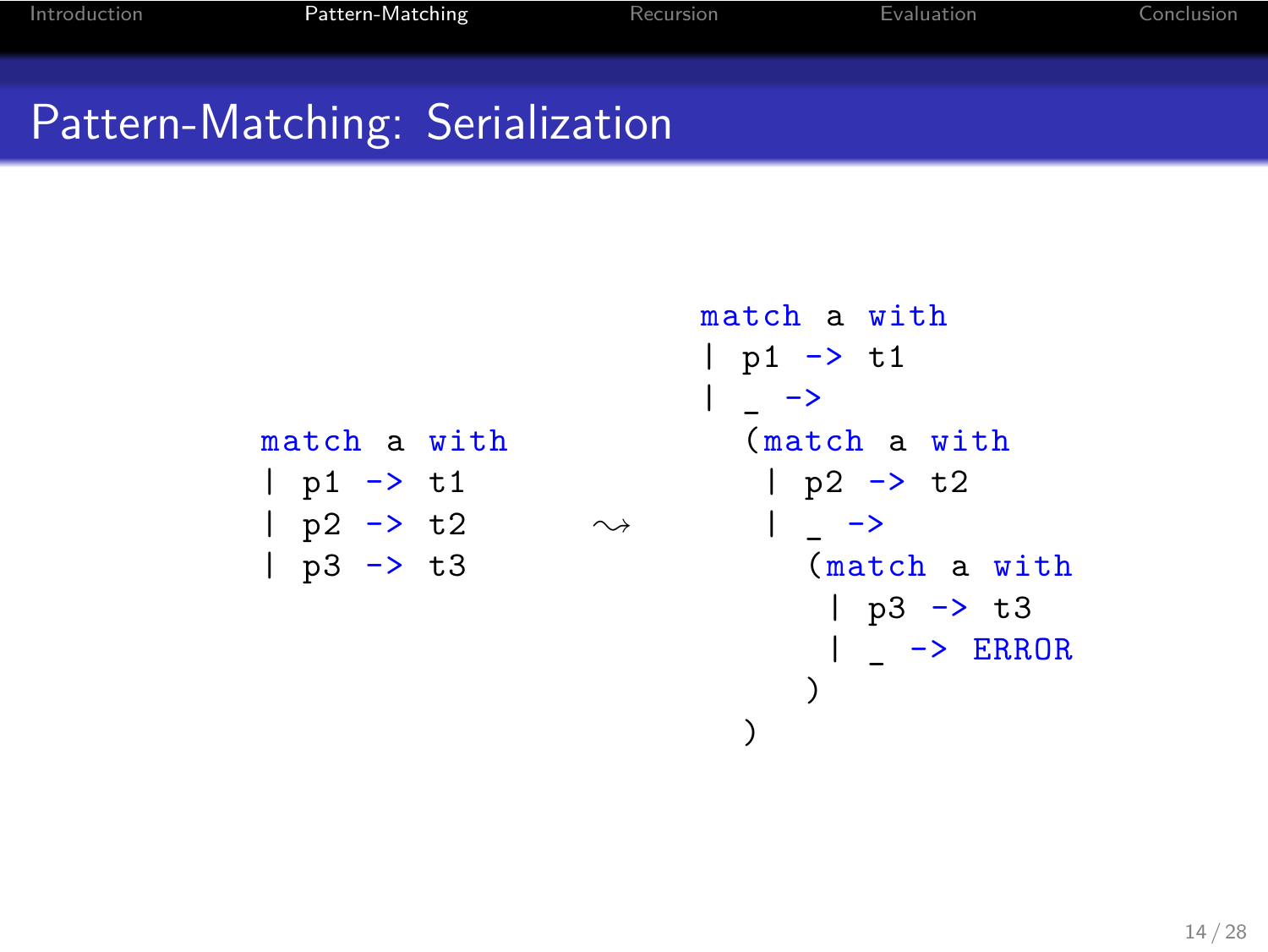# Pattern-Matching

| match a with<br>$\vert x \rightarrow b$<br>$\vert \quad - \rangle$ c                             |                      | $\rightsquigarrow$ let x = a in b                                       |
|--------------------------------------------------------------------------------------------------|----------------------|-------------------------------------------------------------------------|
| match a with<br>$\vert \quad - \rangle$ b<br>$\left  \begin{array}{cc} \end{array} \right $ -> c | $\rightsquigarrow$ b |                                                                         |
| match a with<br>$  \rightarrow c$                                                                |                      | $\vert$ cst $\rightarrow$ b $\rightarrow$ if a = cst then b else c      |
| match a with match a with<br>$  \rightarrow c$                                                   |                      | $ $ p as x -> b $\sim$ $ $ p -> let x = a in b<br>$\vert \rightarrow c$ |

Pattern-Matching Recursion Evaluation Conclusion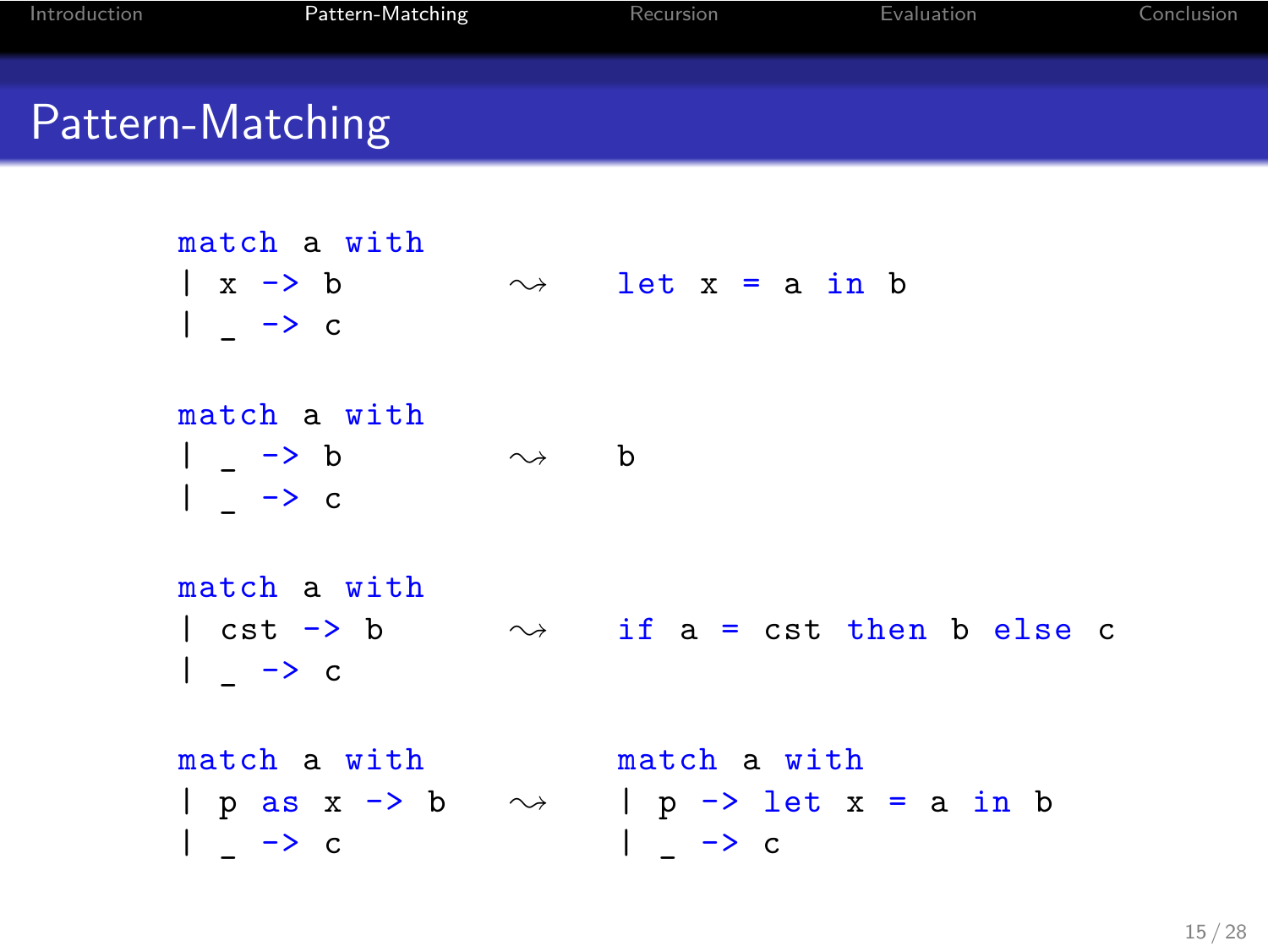#### Pattern-Matching: Flattening

Pattern-Matching

```
match a with
| C(p1, \ldots, pn) \rightarrow b \sim| \_ -> c
                                        | C(x1, \ldots, xn) \rightarrow(match x1 with
                                           | p1 \rightarrow(match x2 with
                                             | p2 \rightarrow...
                                                (match xn with
                                                | pn -> b
                                                 | - \rightarrow c)| - \rightarrow c)| - \rightarrow c)| \_ -> c
```
match a with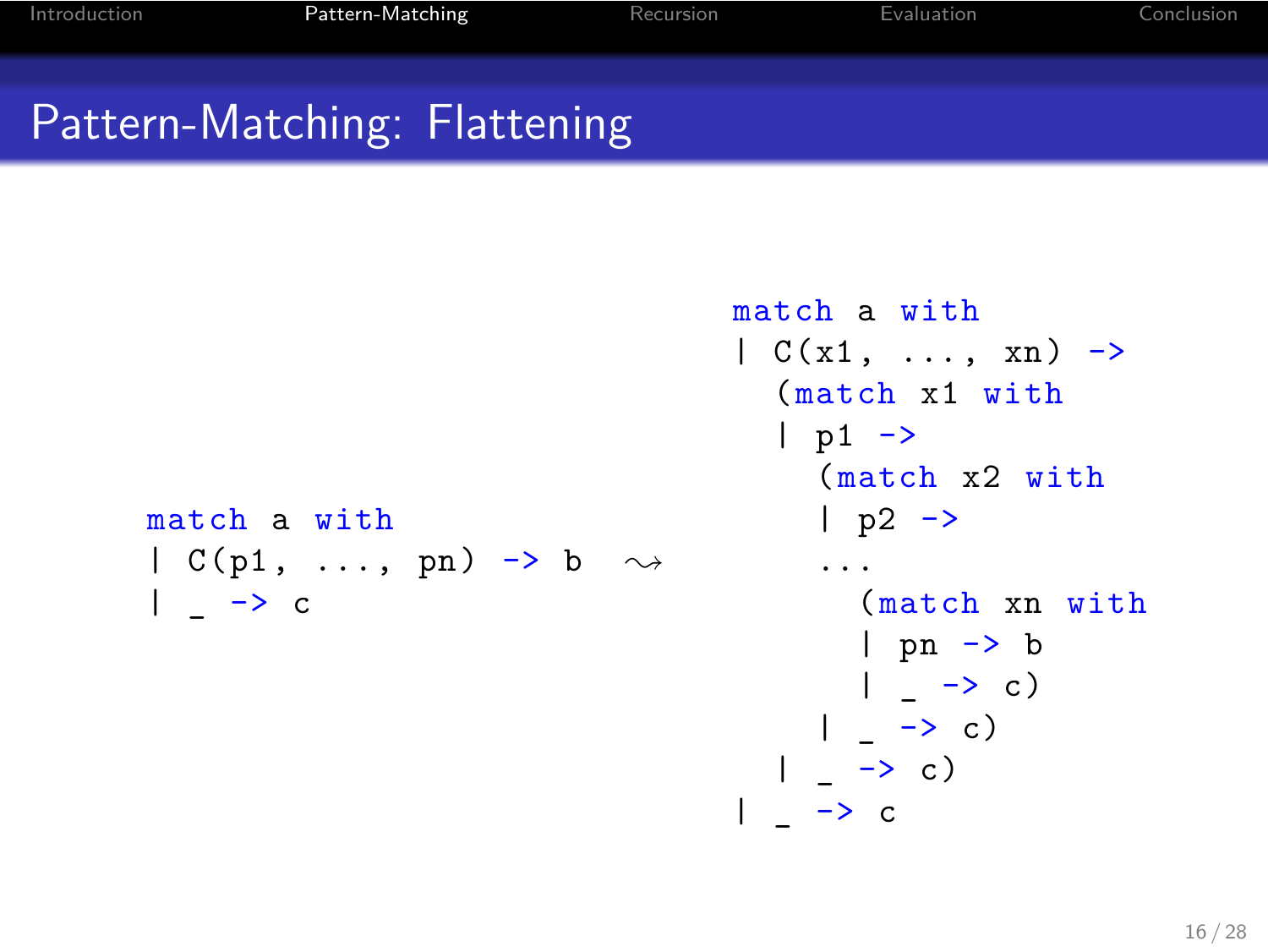## Pattern-Matching: Examples

troduction **Pattern-Matching** Recursion Evaluation

 $\rightsquigarrow$ 

let  $f x =$ match x with  $| 0 \rightarrow 0$  $| n \rightarrow n-1; ;$ 

let  $f x =$ if  $x = 0$  then 0 else let  $n = x$  in  $n - 1$ ;;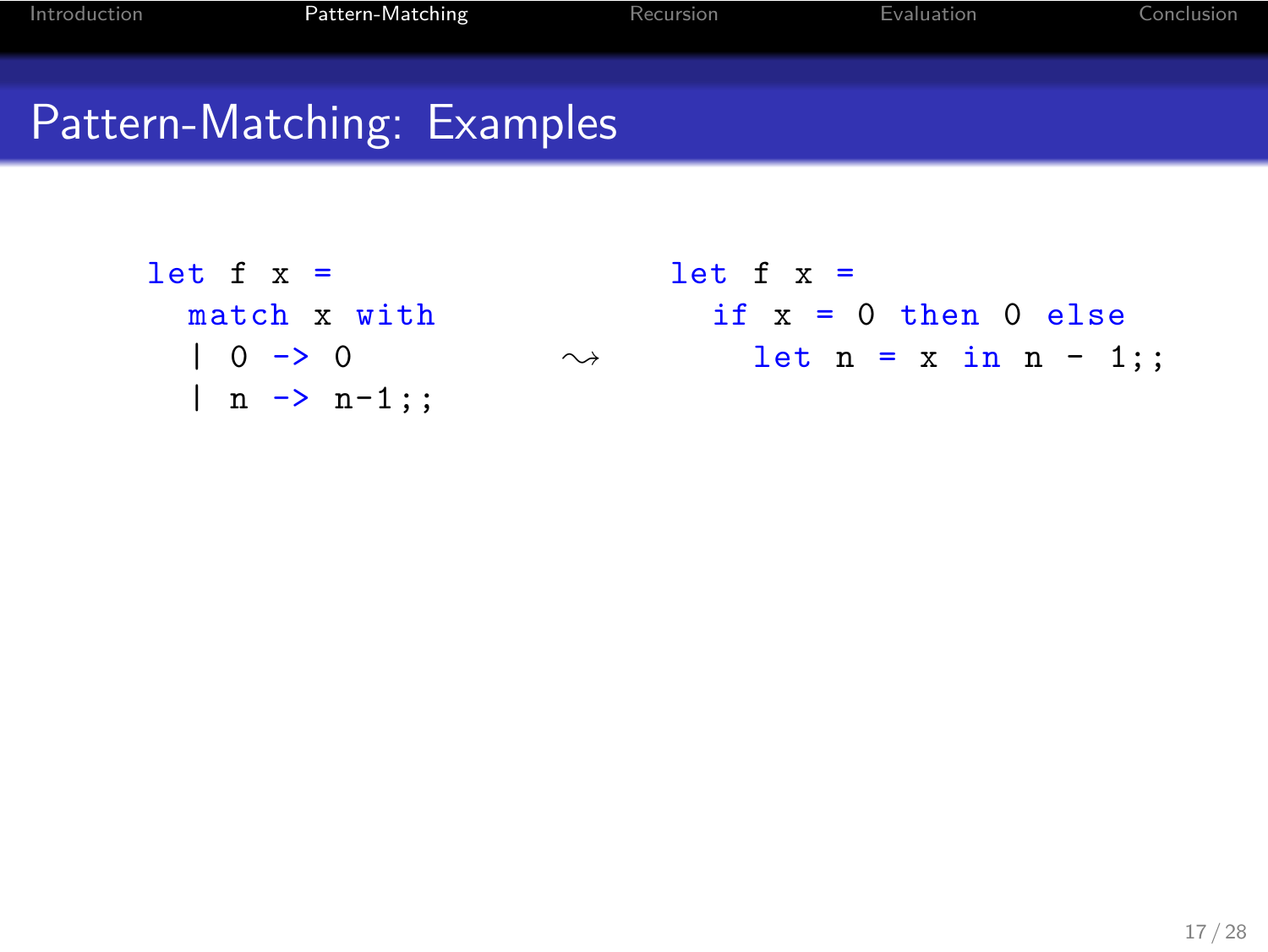# Pattern-Matching: Examples

| let $f x =$<br>match x with<br>$  0 \rightarrow 0$<br>$  n \rightarrow n-1; ;$      | $\rightsquigarrow$ | $let f x =$<br>if $x = 0$ then $0$ else<br>$let n = x in n - 1$ ;                                                                                                             |
|-------------------------------------------------------------------------------------|--------------------|-------------------------------------------------------------------------------------------------------------------------------------------------------------------------------|
| type $nat =$<br>$  0   S$ of nat;;                                                  |                    | type $nat =$<br>$  0   S$ of nat;;                                                                                                                                            |
| $let$ pred $x =$<br>match x with<br>$  0 \rightarrow 0$<br>$  S(n) \rightarrow n$ ; | $\rightsquigarrow$ | $let$ pred $x =$<br>match x with<br>$  0 \rightarrow 0$<br>$\vert \quad \rightarrow \text{match} \times \text{with}$<br>$  S(n) \rightarrow n$<br>$\vert \rightarrow$ ERROR;; |
|                                                                                     |                    |                                                                                                                                                                               |

Pattern-Matching **Pattern-Matching** Recursion **Evaluation** Evaluation Conclusion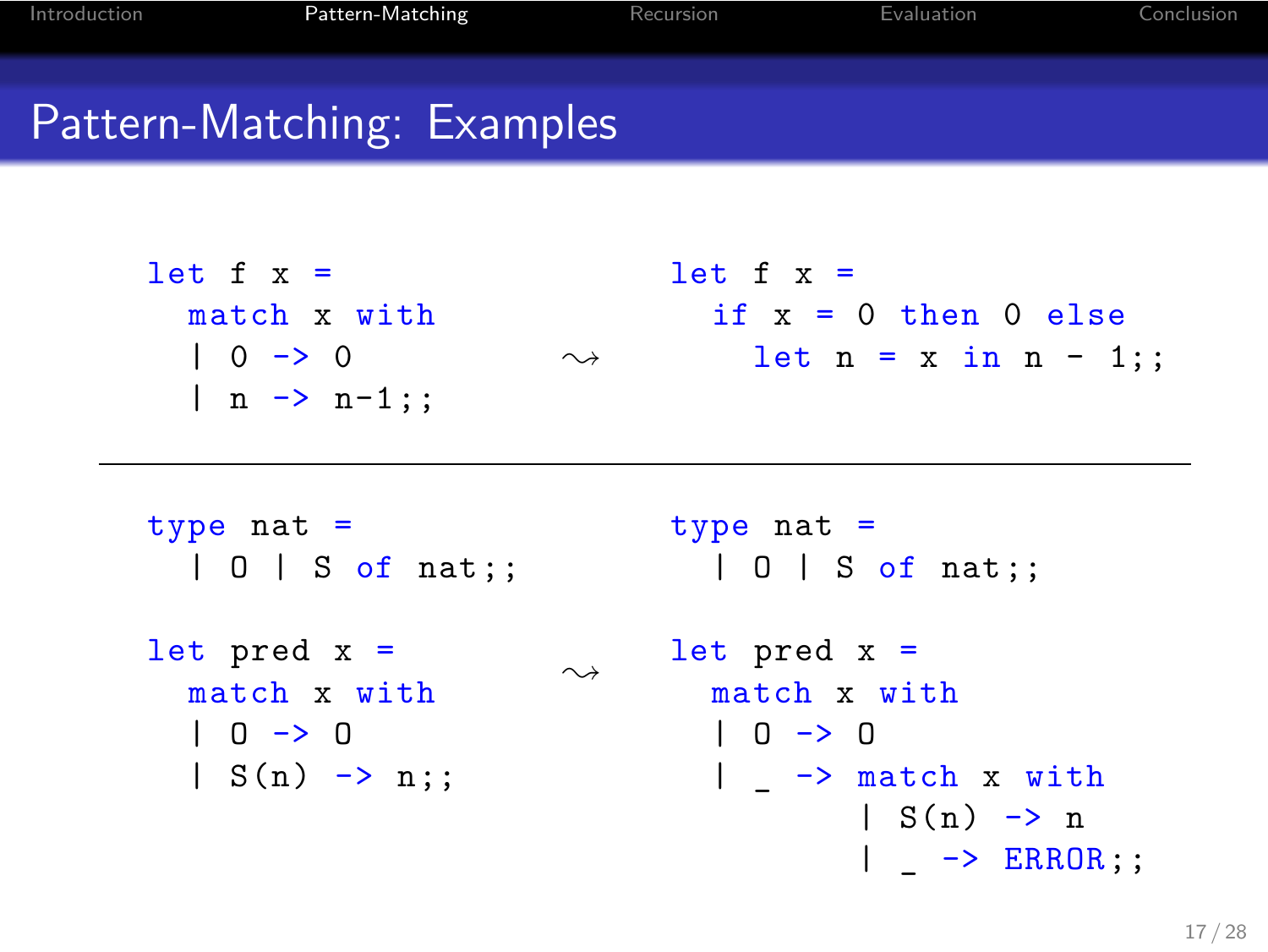## **Contents**



Internal Pattern-Matching **Recursion** Recursion Evaluation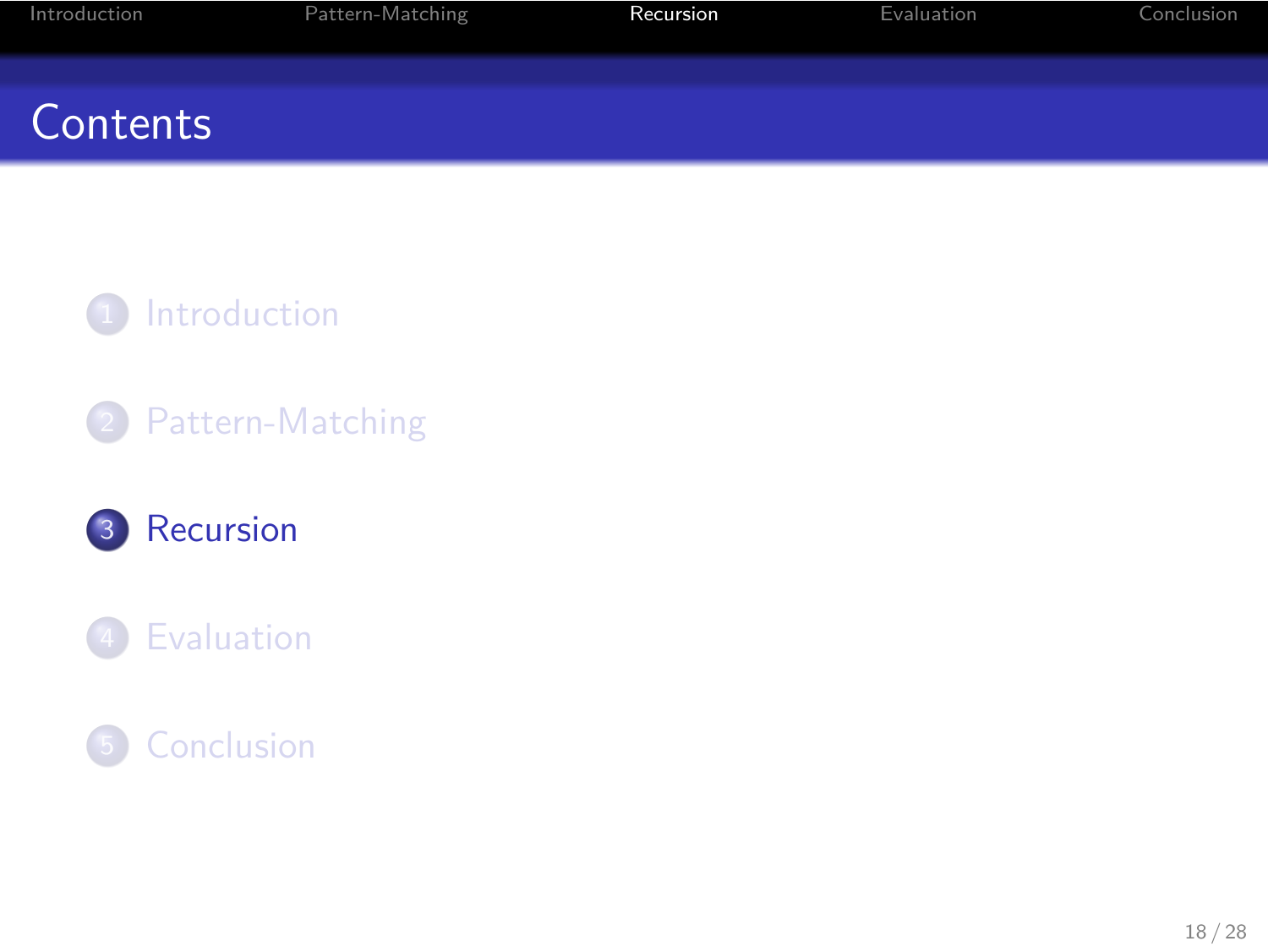## Recursion: Locality

Local recursion is definable from toplevel recursion

Pattern-Matching **Internation** Recursion **Conclusion** Evaluation

let rec fix  $f(x) = f(f(x))$  x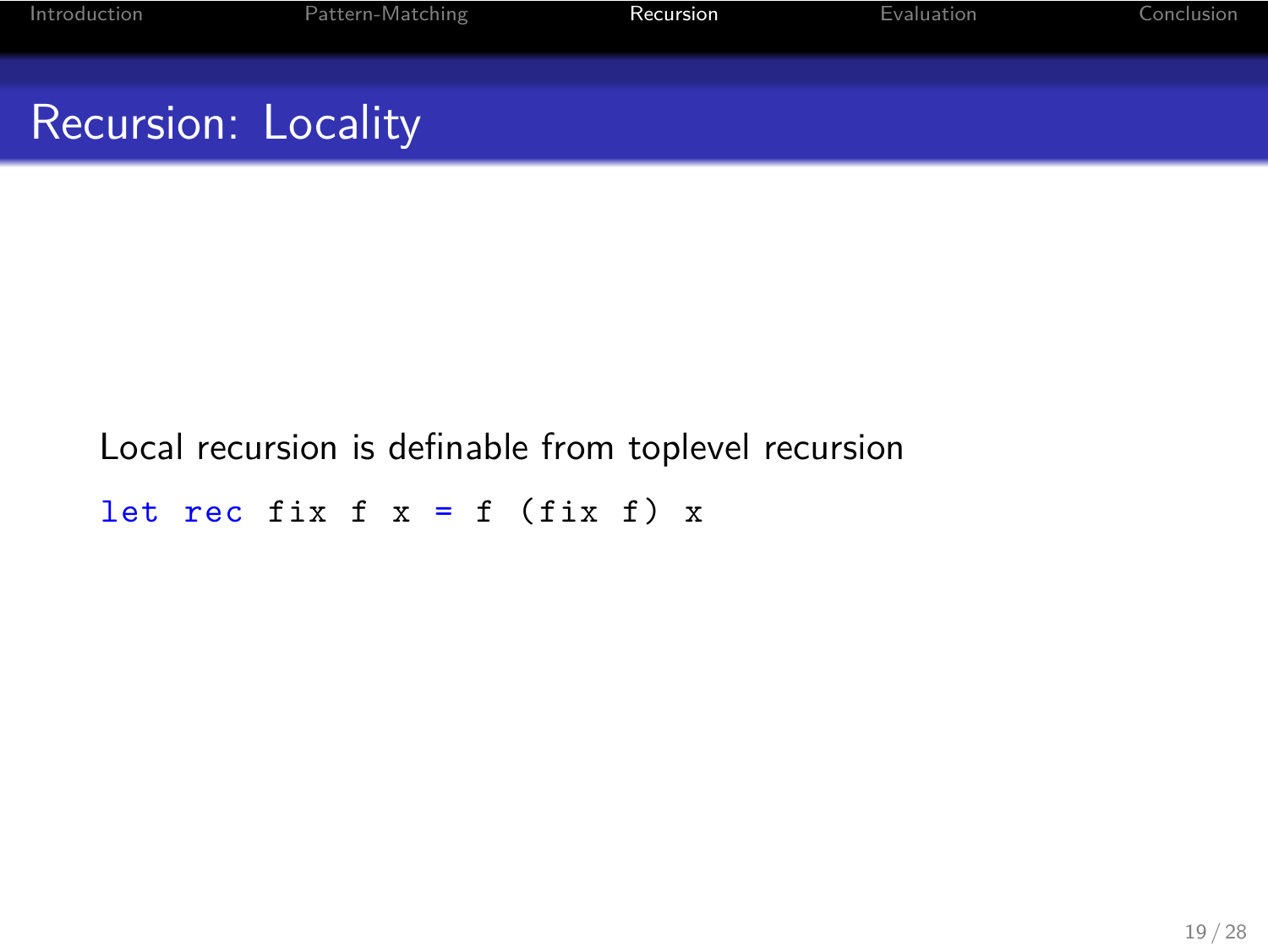```
let rec fact x =if x \leq 1then 1
  else x * fact (x - 1)
```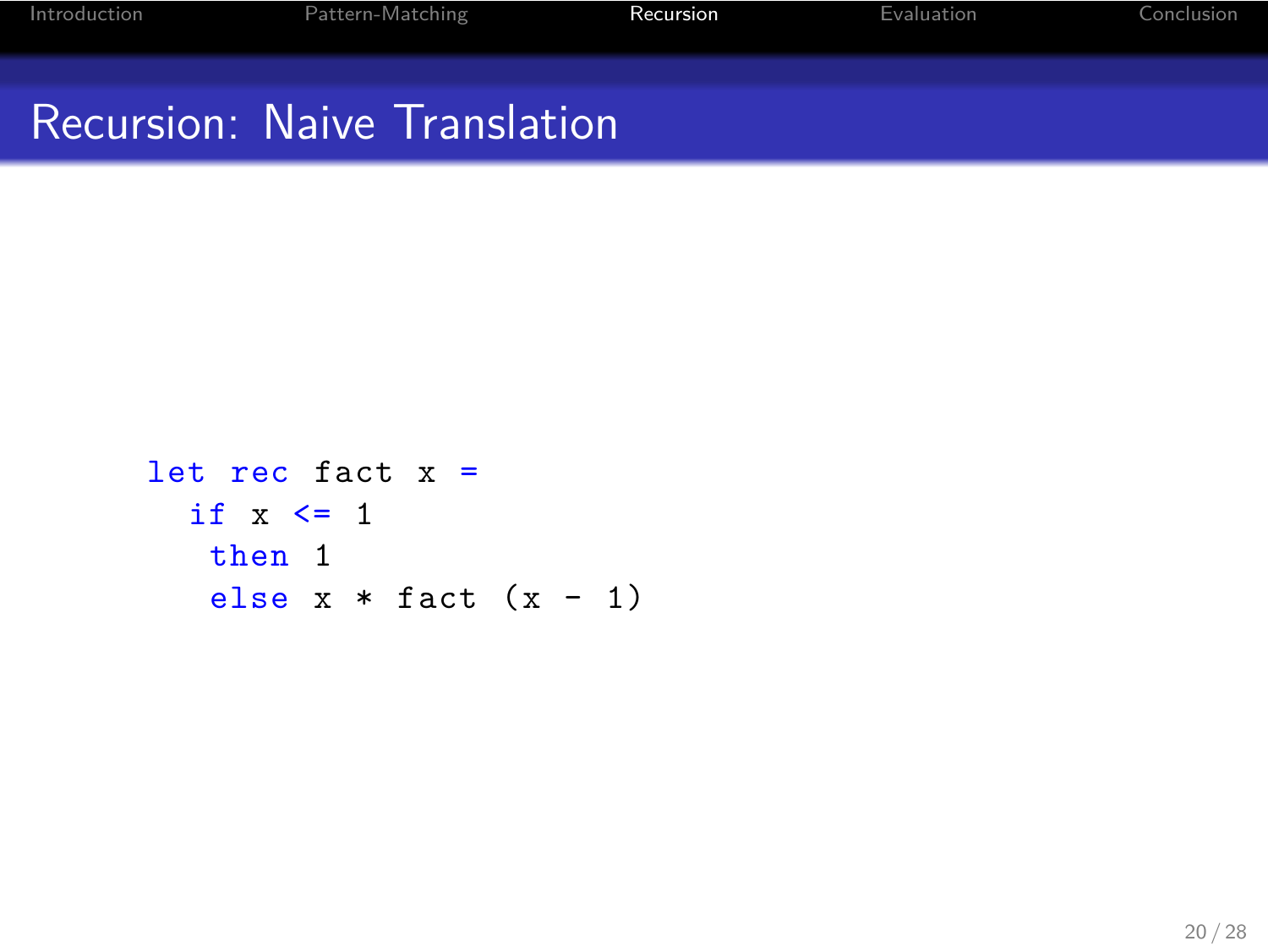Pattern-Matching **Recursion** 

```
let rec fact x =if x \leq 1then 1
    else x * fact (x - 1)fact : \mathbb{N} \to \mathbb{N}fact x \hookrightarrowif (x \leq 1)then 1
                                             else (x × fact (x − 1))
```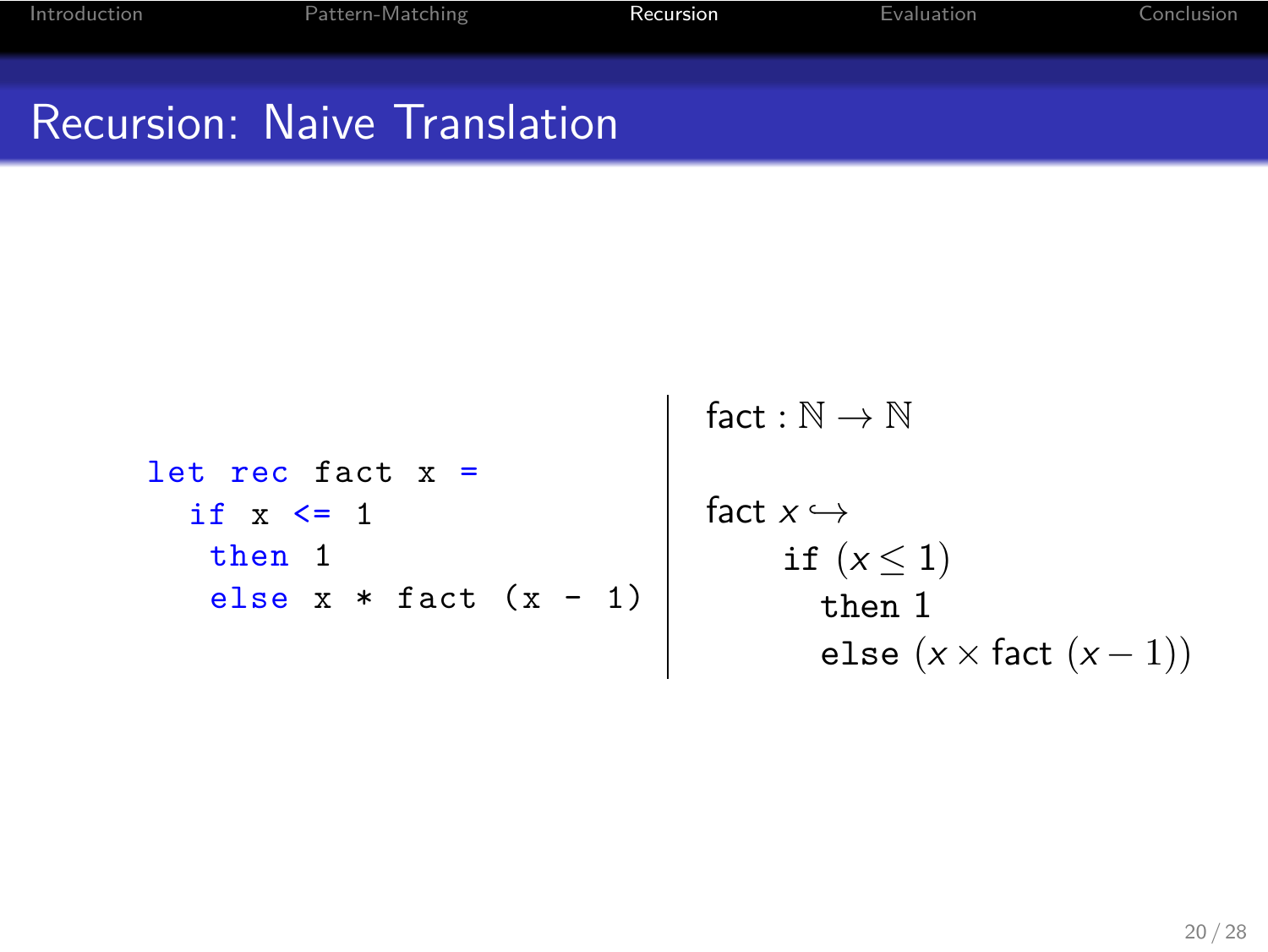*∀x.* fact $(x) > 0$   $\hookrightarrow$ 

Pattern-Matching **Recursion** Recursion Evaluation Conclusion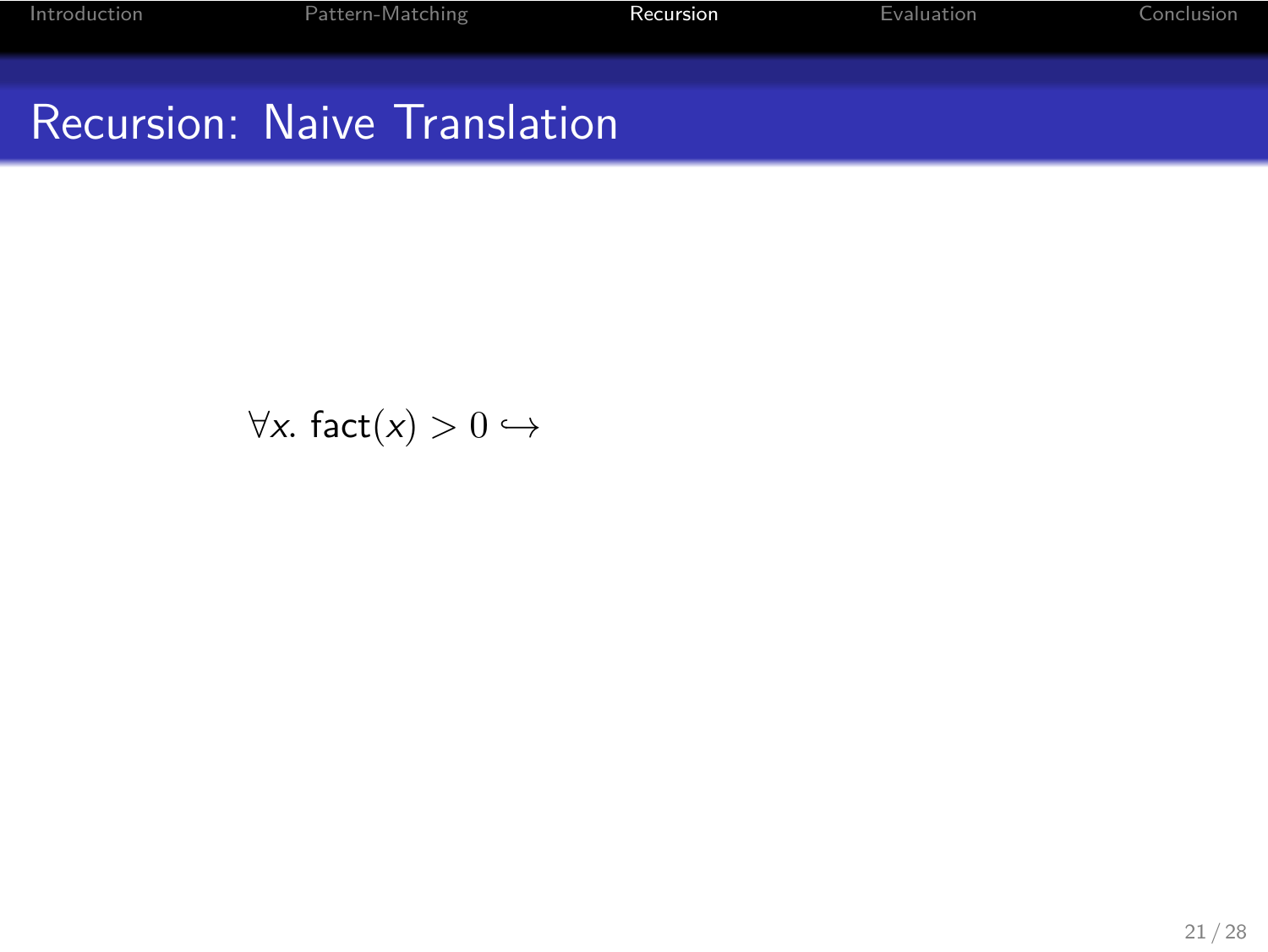*∀x.* fact $(x) > 0$   $\hookrightarrow$ *∀x.* (if *x*  $\leq$  1 then 1 else *x*  $\times$  fact(*x −* 1)) > 0  $\hookrightarrow$ 

Pattern-Matching **Recursion Recursion** Evaluati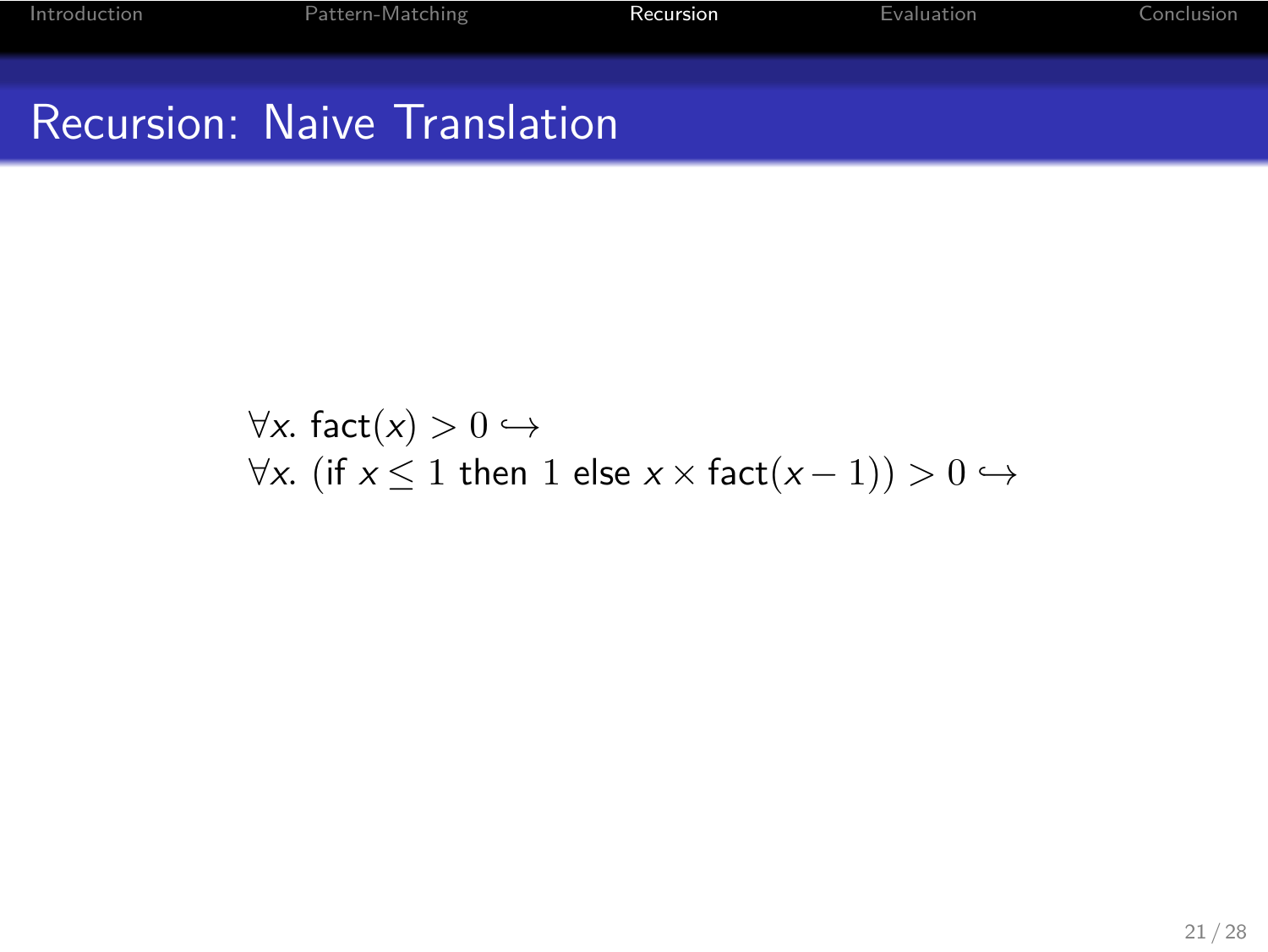```
∀x. fact(x) > 0 \hookrightarrow∀x. (if x ≤ 1 then 1 else x × fact(x − 1)) > 0 ,→
∀x. (. . . fact(x − 2). . .) > 0 ,→
. . .
```
Pattern-Matching **Internal Recursion Example 2** Evaluat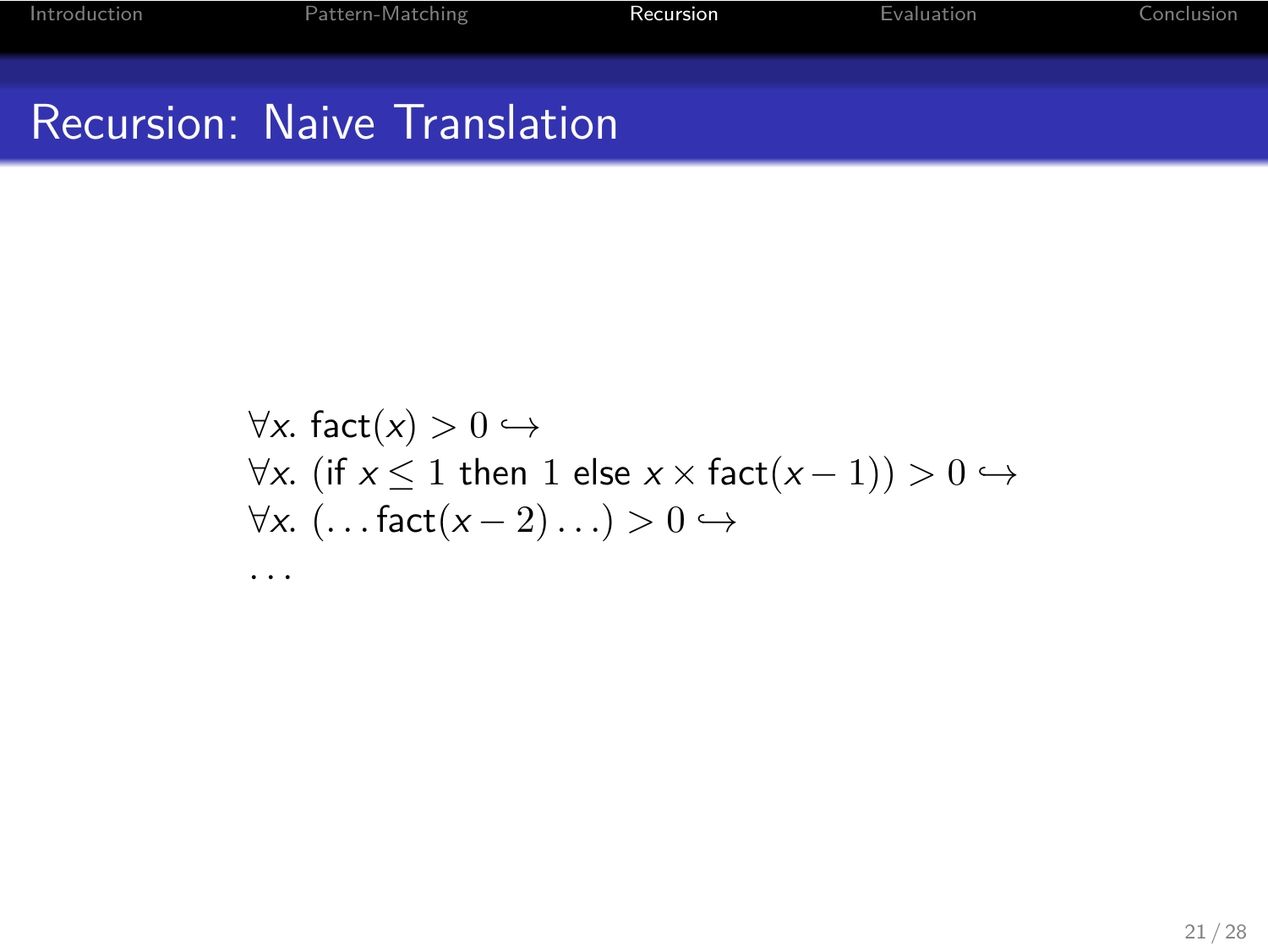#### Recursion

```
let rec fact x =if x \leq 1then 1
     else x * fact (x - 1)fact : \mathbb{N} \to \mathbb{N}.
                                                \mathsf{fact}':\mathbb{N}\to\mathbb{N}.fact'0 \hookrightarrow fact 0fact' (S \nvert n) \hookrightarrow fact (S \nvert n)fact x \hookrightarrowif (x \leq 1)then 1
                                                          else (x × fact' (x − 1))
```
Introduction **Pattern-Matching Recursion** Recursion **Evaluation** Conclusion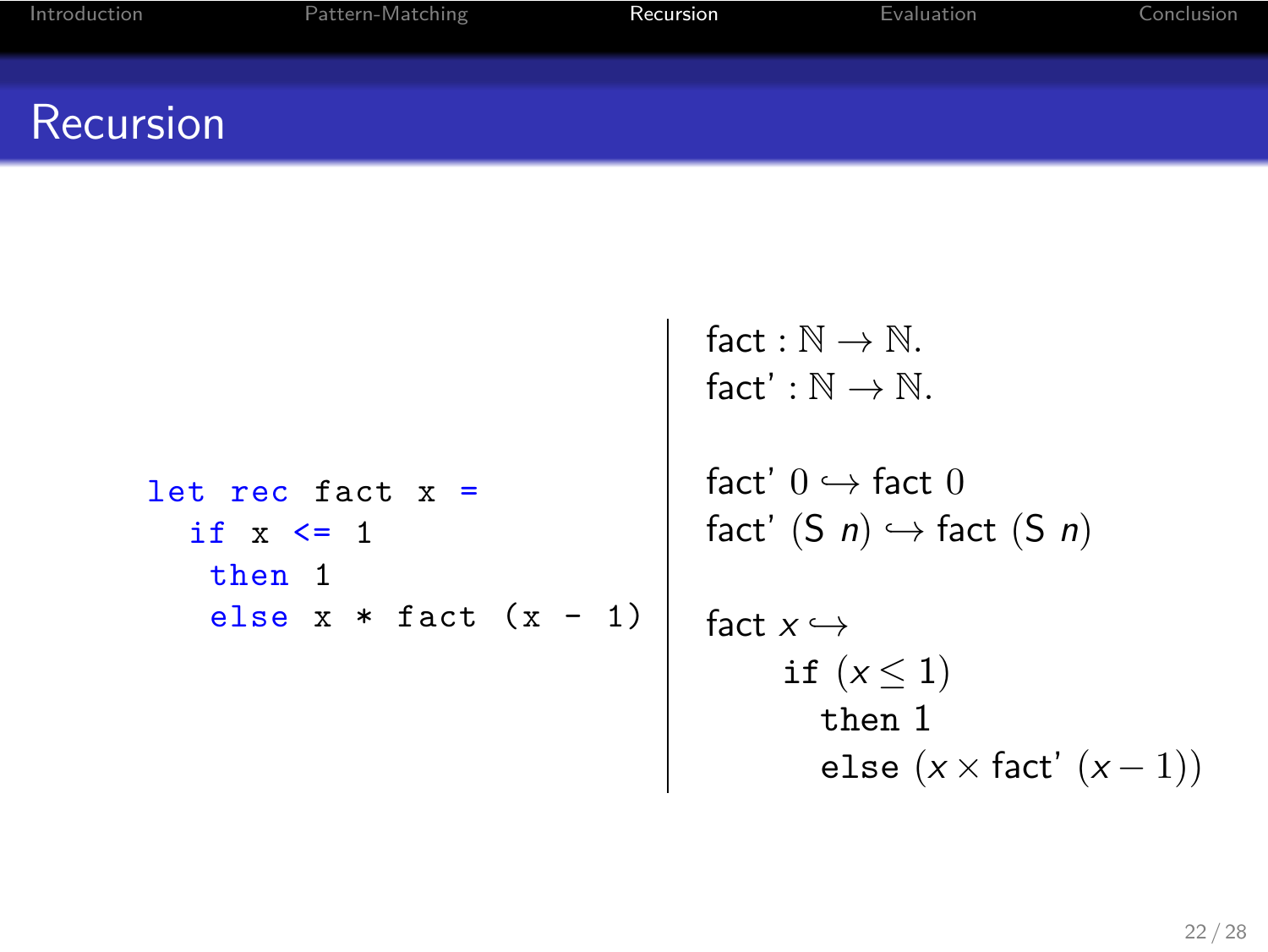## **Contents**



Internal Pattern-Matching Recursion Recursion **Evaluation** Conclusi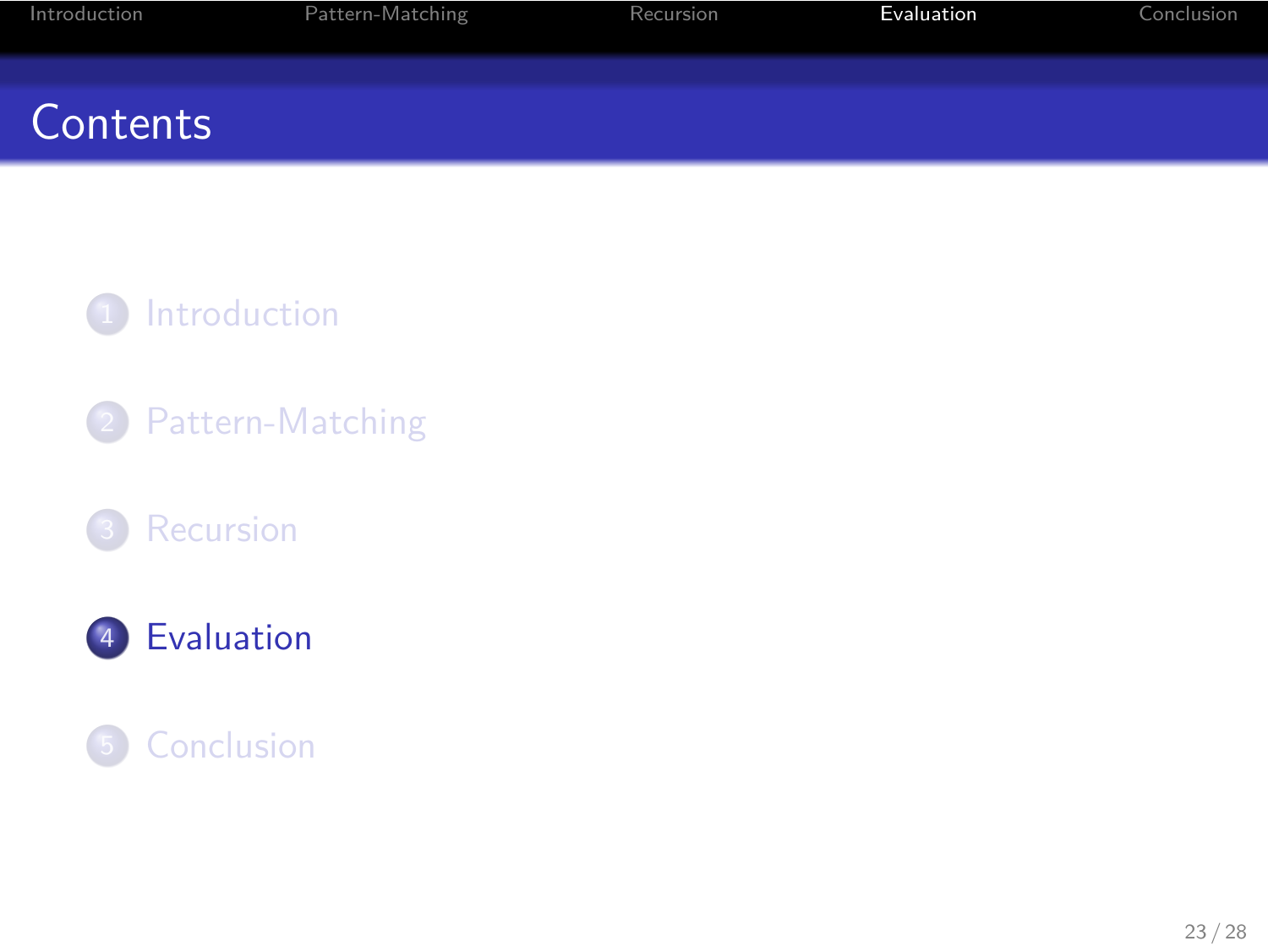# Evaluation: Focalide Coverage

| Library    | Size   | Coverage $(\% )$ |
|------------|--------|------------------|
| stdlib     | 160kB  | 99.42            |
| extlib     | 155kB  | 100              |
| contribs   | 124kB  | 99.54            |
| iterators  | 78.4kB | 88.33            |
| term-proof | 24.4kB | 99.62            |
| ejcp       | 13.7kB | 95.16            |

Pattern-Matching **Recursion** Recursion **Evaluation** Conclusion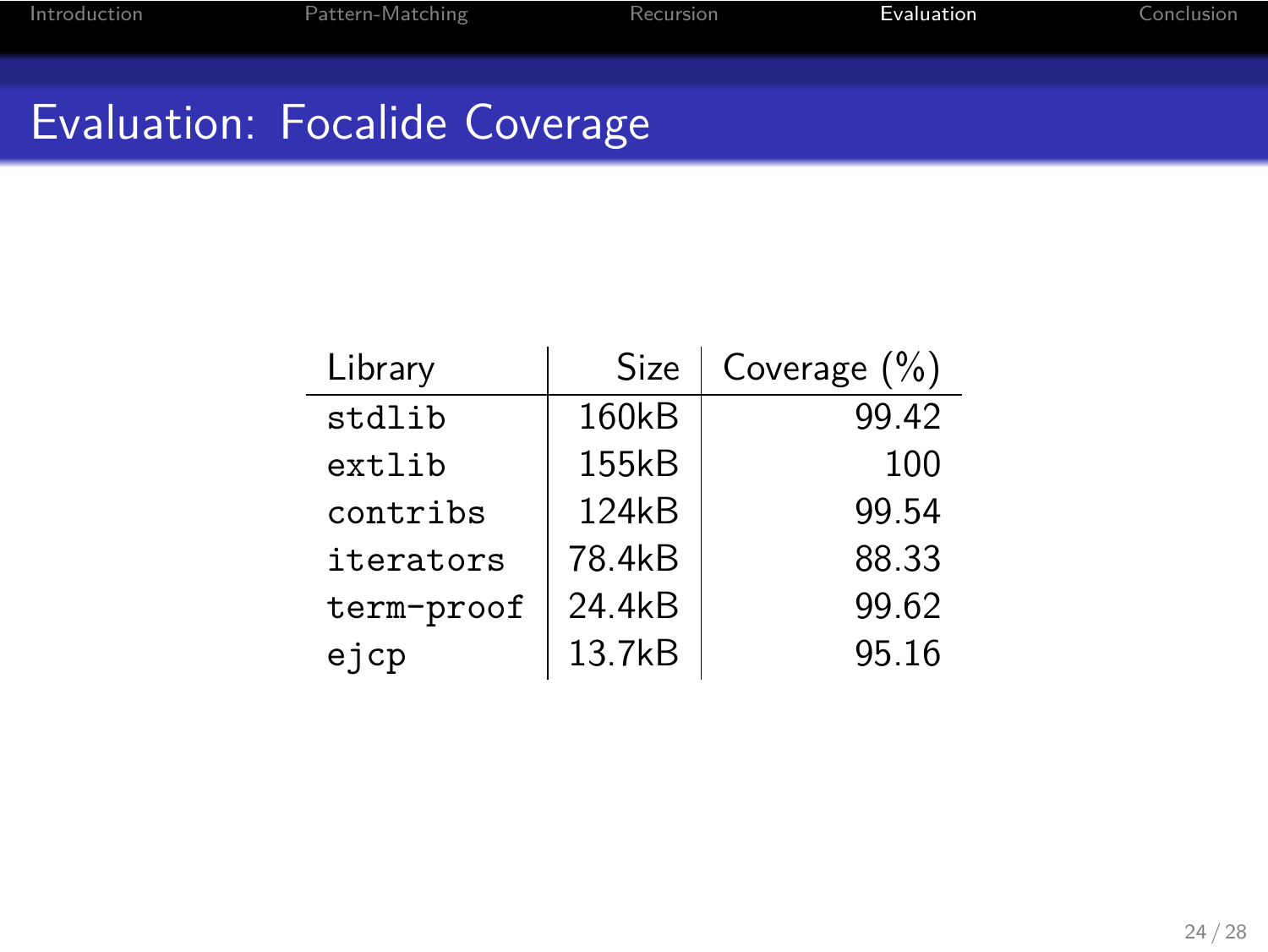# Pattern-Matching **Recursion** Recursion **Evaluation** Conclusio Evaluation: Time (s)

| Library    | Zen   | ZM    | Cog   | Dk   | $Zen + Coq$ | $ZM + Dk$ |
|------------|-------|-------|-------|------|-------------|-----------|
| stdlib     | 11.73 | 32.87 | 17.41 | 1.46 | 29.14       | 34.33     |
| extlib     | 9.48  | 26.50 | 19.45 | 1.64 | 28.93       | 28.14     |
| contribs   | 5.38  | 9.96  | 26.92 | 1 17 | 32.30       | 11.13     |
| iterators  | 2.58  | 3.85  | 6.59  | 0.27 | 9.17        | 4.12      |
| term-proof | 1.10  | 0.55  | 24.54 | 0.02 | 25.64       | 0.57      |
| ejcp       | 0.44  | 0.86  | 11 13 | 0.06 | 11.57       | 0.92      |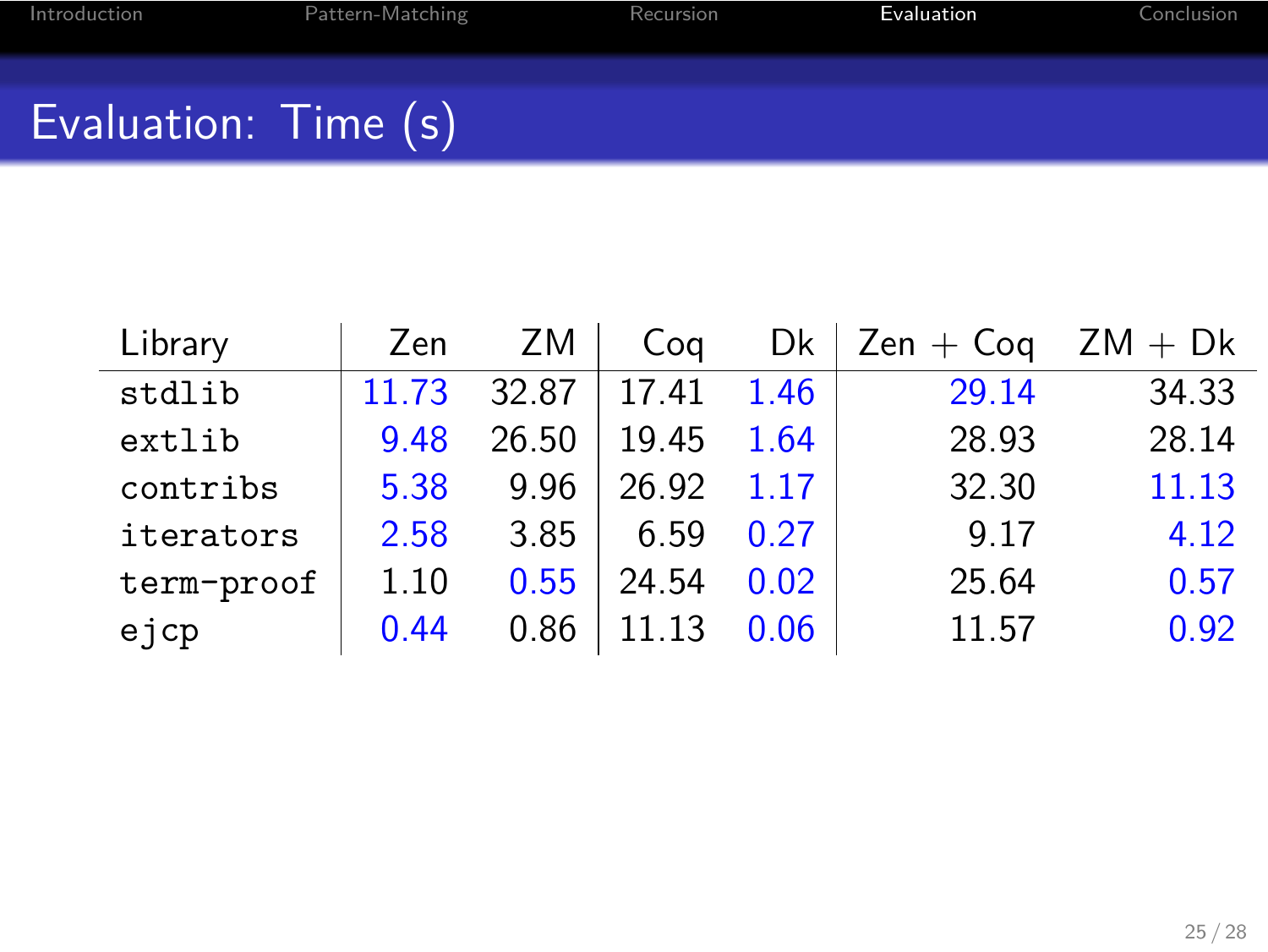# Pattern-Matching **Recursion** Recursion **Evaluation** Conclusio Evaluation: Time (s)

| Library    | Zen   | ZM    | Cog   |       | $Dk \mid Zen + Coq$ | $ZM + Dk$ |
|------------|-------|-------|-------|-------|---------------------|-----------|
| stdlib     | 11.73 | 32.87 | 17.41 | 1.46  | 29.14               | 34.33     |
| extlib     | 9.48  | 26.50 | 19.45 | 1.64  | 28.93               | 28.14     |
| contribs   | 5.38  | 9.96  | 26.92 | 1 1 7 | 32.30               | 11.13     |
| iterators  | 2.58  | 3.85  | 6.59  | 0.27  | 9.17                | 4.12      |
| term-proof | 1.10  | 0.55  | 24.54 | 0.02  | 25.64               | 0.57      |
| ejcp       | 0.44  | 0.86  | 11 13 | 0.06  | 11.57               | 0.92      |

• Zenon Modulo is slower (?)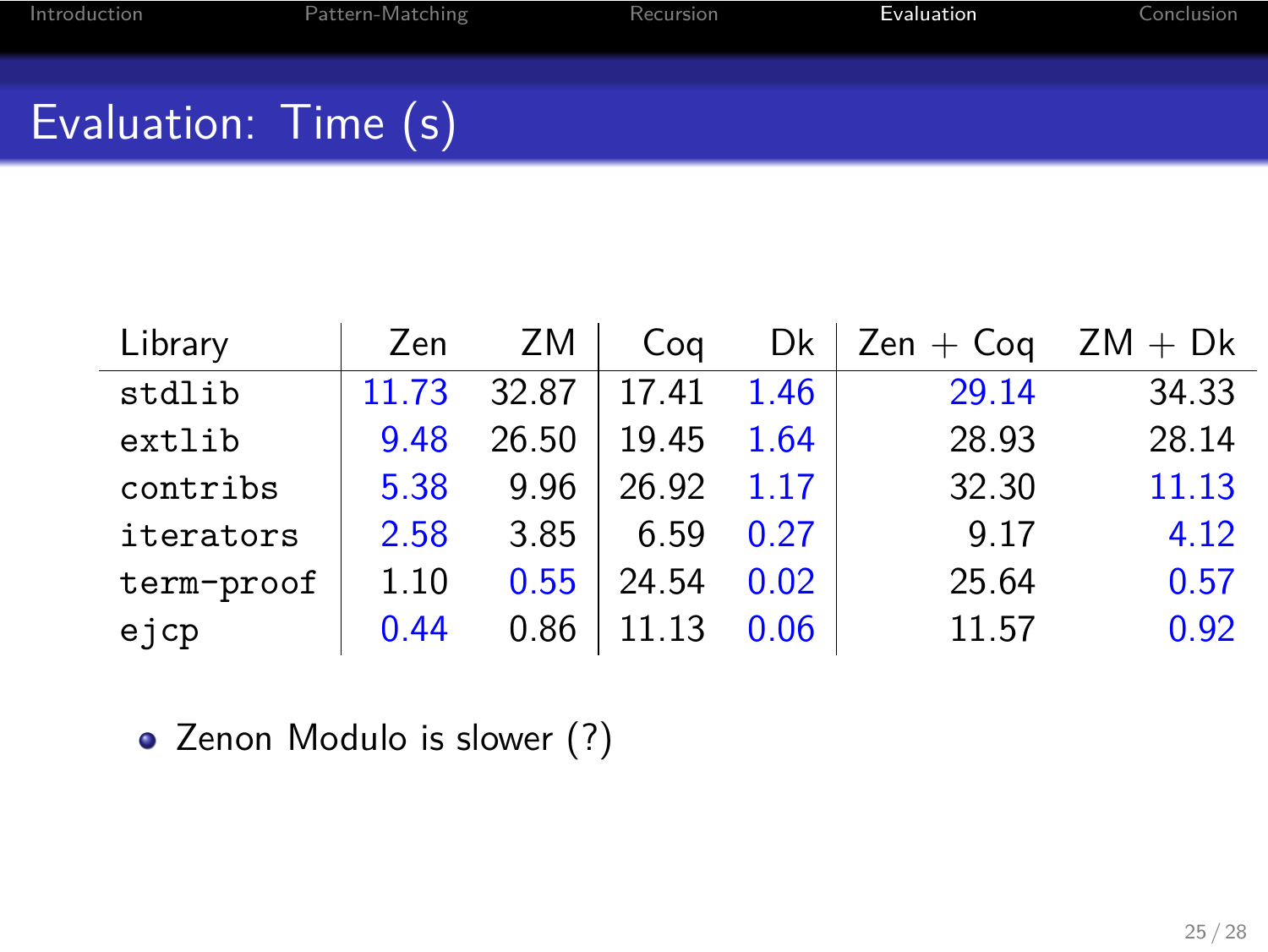# Pattern-Matching Recursion Recursion **Evaluation** Conclusio Evaluation: Time (s)

| Library    | Zen   | ZM.   | Cog   | Dk   | $Zen + Coq$ | $ZM + Dk$ |
|------------|-------|-------|-------|------|-------------|-----------|
| stdlib     | 11.73 | 32.87 | 17.41 | 1.46 | 29.14       | 34.33     |
| extlib     | 9.48  | 26.50 | 19.45 | 1.64 | 28.93       | 28.14     |
| contribs   | 5.38  | 9.96  | 26.92 | 1.17 | 32.30       | 11.13     |
| iterators  | 2.58  | 3.85  | 6.59  | 0.27 | 9.17        | 4.12      |
| term-proof | 1.10  | 0.55  | 24.54 | 0.02 | 25.64       | 0.57      |
| ejcp       | 0.44  | 0.86  | 11 13 | 0.06 | 11.57       | 0.92      |

- Zenon Modulo is slower (?)
- Dedukti is faster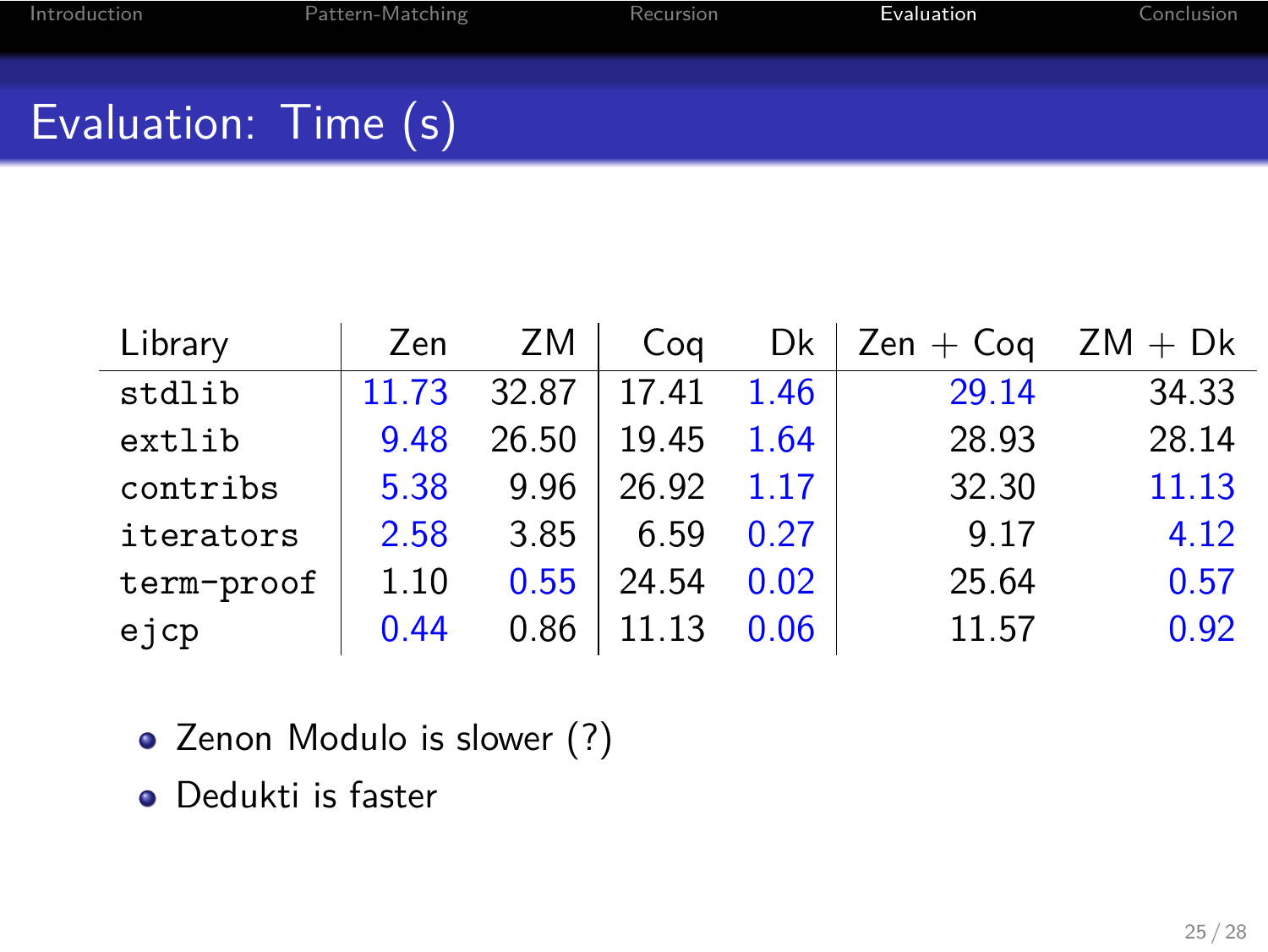# Evaluation: Time (s) – Computation-intensive proof

Pattern-Matching **Recursion** Recursion **Evaluation** Conclusion

| n    | Zenon   | Coq     | Zenon Modulo | Dedukti |
|------|---------|---------|--------------|---------|
| 10   | 31.48   | 4.63    | 0.04         | 0.00    |
| 11   | 63.05   | 11.04   | 0.04         | 0.00    |
| 12   | 99.55   | 7.55    | 0.05         | 0.00    |
| 13   | 197.80  | 10.97   | 0.04         | 0.00    |
| 14   | 348.87  | 1020.67 | 0.04         | 0.00    |
| 15   | 492.72  | 1087.13 | 0.04         | 0.00    |
| 16   | 724.46  | >2h     | 0.04         | 0.00    |
| 17   | 1111.10 | 1433.76 | 0.04         | 0.00    |
| 18   | 1589.10 | >2h     | 0.07         | 0.00    |
| 19   | 2310.48 | >2h     | 0.04         | 0.00    |
|      |         |         |              |         |
| 2000 | $>$ 2h  | $>$ 2h  | 0.87         | 1.82    |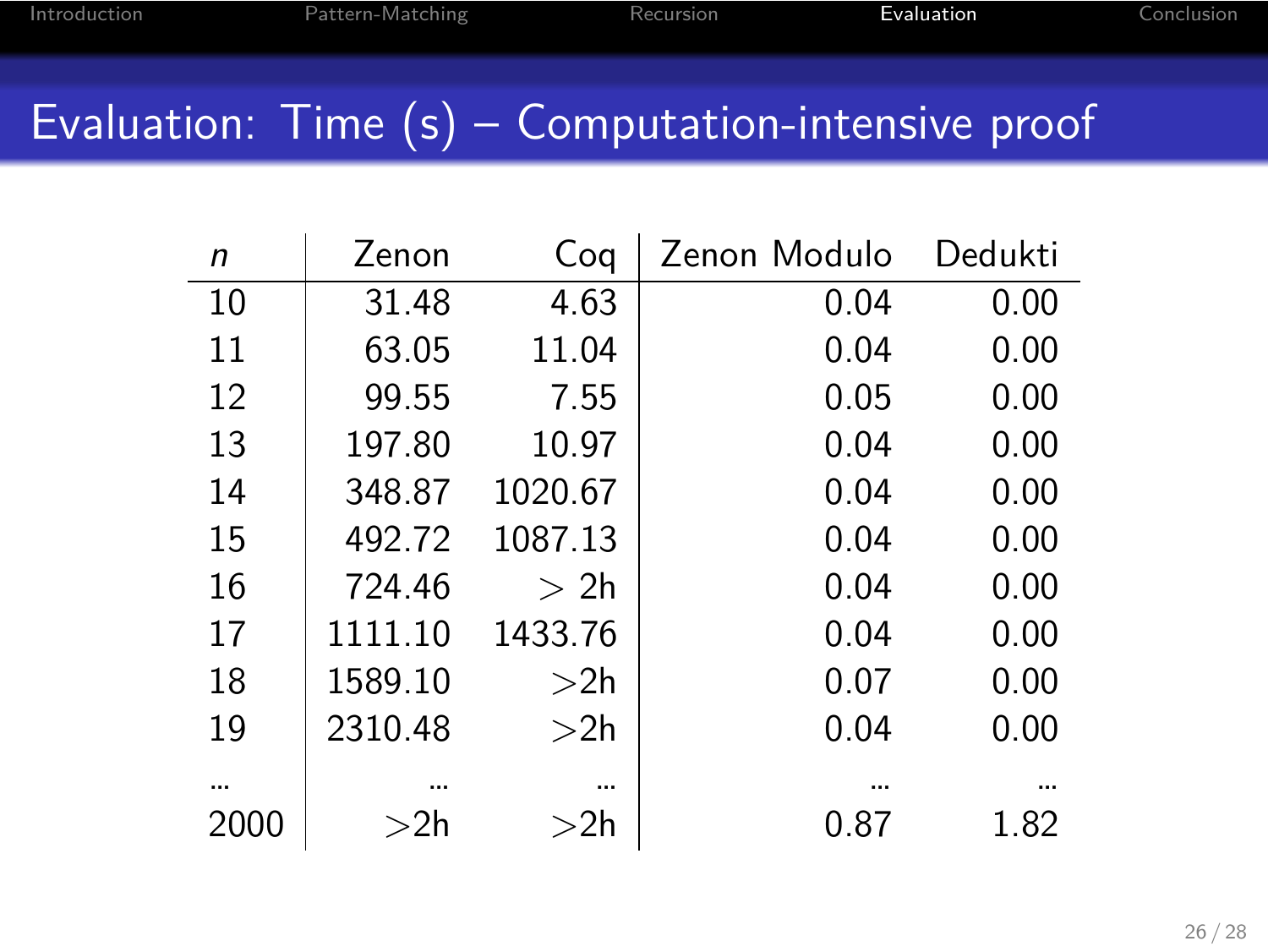## **Conclusion**

In FoCaLiZe In Dedukti<br>Deduction modulo A new logion A new logical system (FoCaLiZe) Proof exchange A new programming language (ML) Object-oriented modularity

Introduction **Pattern-Matching Recursion** Recursion **Evaluation** Conclusion